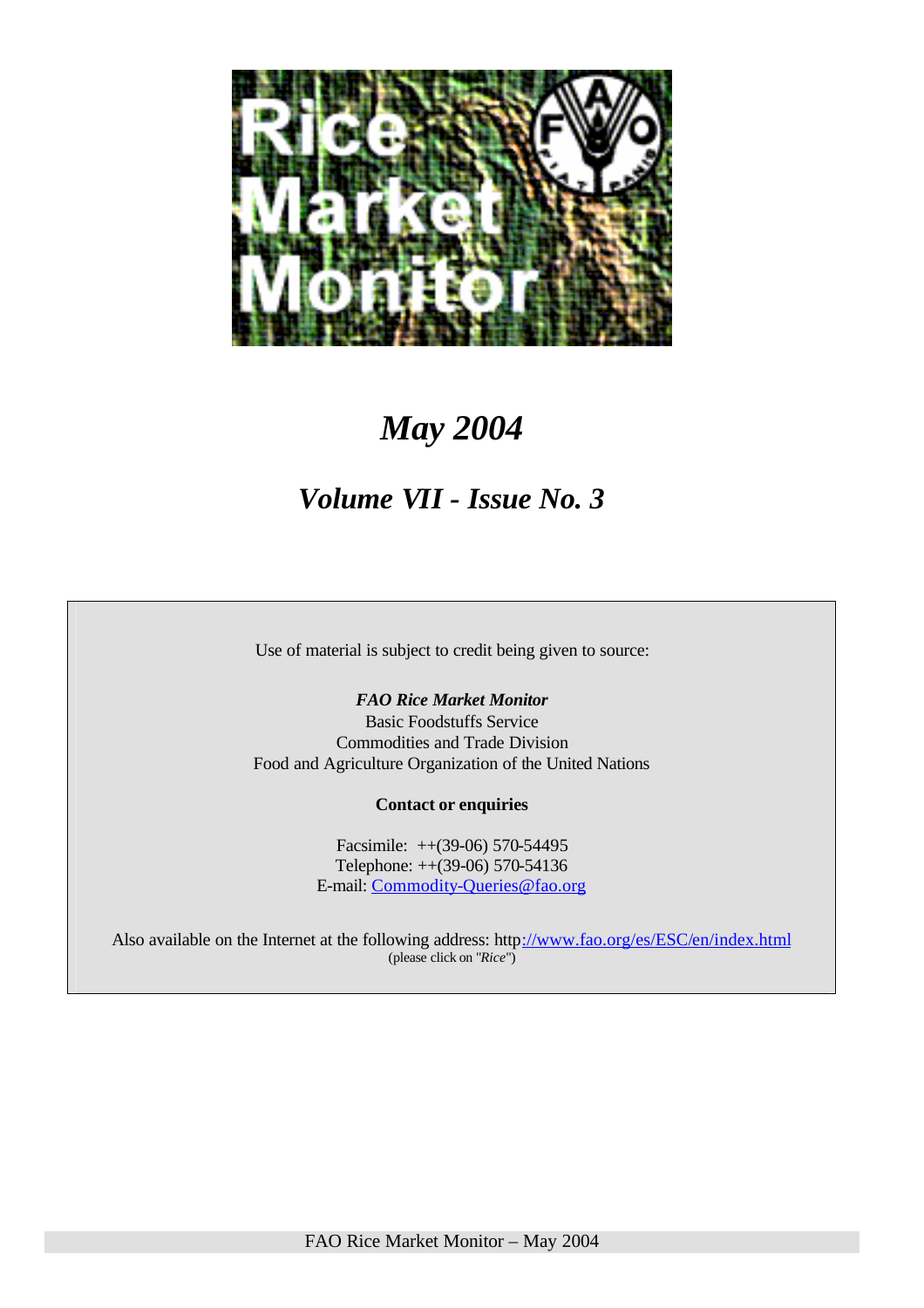#### **HIGHLIGHTS**

- ß FAO forecast of global paddy production in 2004 has been raised marginally to 613 million tonnes, which would be 21 million tonnes more than last season and the highest level on record. However, at this period of the year, the forecast is still highly tentative, since the season final outcome will be largely influenced by the timing, extent and distribution of the rainfall during the Asian monsoon, just starting.
- In the Southern hemisphere and along the equatorial belt, harvesting of the 2004 main paddy crops is virtually complete. In Asia, excellent results have been reported in Indonesia**,** while erratic rainfall severely impaired the season in Sri Lanka. In southern Africa, production is anticipated to contract in Madagascar and in Mozambique**.** In South America, bumper crops have already been harvested in Argentina, Brazil and Uruguay, but adverse weather conditions have marred prospects in Peru, Guyana, the Dominican Republic and Ecuador. Production in Australia, while recovering, remains well below predrought levels.
- In the Northern Hemisphere, the principal producers are anticipated to harvest larger crops in 2004, a reflection of higher prices and of increased government support. Production is set to rise in China, India, Pakistan and Thailand, to recover in Japan and the Republic of Korea, but to fall in Myanmar and Vietnam. Increases in output are foreseen in the major traditional importing countries, in particular Bangladesh, the Islamic Republic of Iran, the Philippines and Nigeria.
- ß FAO's forecast of volume of trade in calendar 2004 has been raised by 200 000 tonnes from the previous RMM issue and now stands at 25.7 million tonnes, 2.3 million tonnes less than traded in 2003. Most of the revision of the 2004 forecast reflects upward adjustments of exports by mainland China and the United States, which outweighed reductions for Myanmar. From the import angle, the revision follows from higher forecast deliveries to the Philippines, the Islamic Republic of Iran, Iraq and Mozambique which have more than offset reductions for Bangladesh, mainland China and Indonesia.
- Compared with 2003, most of the traditional importers are anticipated to cut their purchases, with the possible exception of the Islamic Republic of Iran, Cote d'Ivoire and mainland China, where they are expected to rise. However, in the case of China, the expected increase is much smaller than previously anticipated, since the Government has given clear signs that the country still has enough reserves to keep its imports within reasonable bounds.
- ß Regarding exporters, Thailand, and to a much lower extent Vietnam, Argentina, Egypt and Uruguay are anticipated to increase their shipments compared with 2003, with the others major suppliers likely to be constrained by a lack of export availability. Much smaller volumes are likely to be shipped by India, as export subsidies are still suspended, by Myanmar, where no announcement on a lifting of the export ban has yet been made, and by the United States. Exports by China, although still strong in the first quarter, are set to contract sharply in the light of surging domestic prices.
- Aggregate carry-over stocks at the close of the 2003/04 paddy marketing seasons have been revised up to 103 million tonnes. This would still represent more than a 10 percent drop from the 116 million tonnes opening stock level. Again, much of the global contraction should be on account of China. Large reductions are also foreseen in other exporting countries, in particular Australia, Thailand and the United States, but also for importers such as Japan, the Republic of Korea, Nigeria and the Cote d'Ivoire. On the other hand, increased production helped rebuild stocks in Bangladesh, India, Indonesia, the Islamic Republic of Iran, Myanmar and the Philippines. While still tentative, stocks at the end of 2004/05 could experience a further, though smaller, decline to 99 million tonnes.
- ß International rice prices have continued on an upward trend since December 2003, with the FAO All Rice Price Index (1998-2000=100) surpassing the 100 point threshold in March, for the first time since September 1999. In May, however, the price strength has been tempered by the release of rice from government inventories in Thailand and China, while continued purchase interest was shown by Iraq, the Philippines and Nigeria. The net effect was a one point increase in the FAO All Rice Price Index between April and May to 109.
- ß Prospects for prices in the next few months are still positive, as import demand should remain strong relative to availabilities at least until August/September, when a number of the northern hemisphere producers will have harvested their main crop. In this respect, information regarding the state of crop development in major producing countries will be felt critically by the market in the coming months, given the low level of stocks estimated to be available.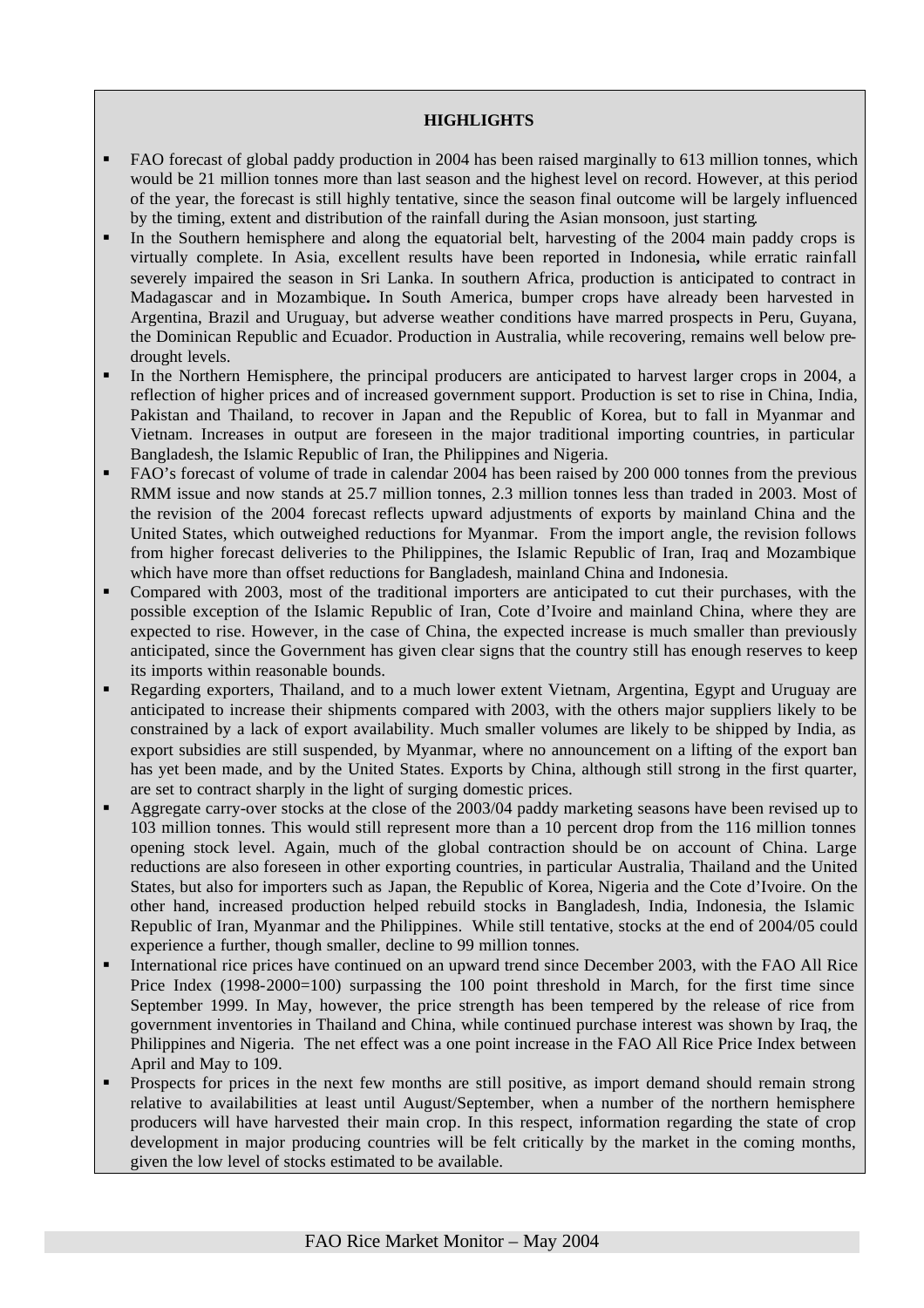# **RICE SITUATION UPDATE AS OF 30 MAY 2004**

# **I. RICE PRODUCTION**

#### **Global Paddy Production likely to reach a new high in 2004, but forecast still highly tentative**



FAO forecast of global paddy production in 2004 has been raised marginally to an all time high of 613 million tonnes, almost 21 million tonnes more than in 2003. The figure is still highly tentative, since most northern hemisphere countries, which account for the bulk of world production, are just in the process of planting their main crops. In the Southern hemisphere and along the equatorial belt, however, harvesting of the 2004 main paddy crops is virtually complete, with excellent results generally reported.

#### **I.1 ASIA**

#### **Favourable outlook for the 2004 paddy crops in most of Asia**

Since several Asian countries in the northern hemisphere are still in the process of gathering their 2003 secondary crops, production in 2003 is still subject to revision. Based on the latest estimates, paddy output in the region recovered strongly last season from the weather-induced setbacks that had depressed the sector in 2002. Although based on still highly tentative forecasts, further growth in output is anticipated in 2004, with all the major producers in the region heading towards bumper crops.

**Bangladesh's** official estimate of output in 2003 has been raised to an all-time record of 39.9 million tones, despite severe floods in the north-eastern regions which caused a loss of 200 000 hectares few weeks before the start of the Boro crop harvest. The positive production performance is partly the result of Government support towards increasing yields through improved input distribution. A further increase in production is projected to take place in 2004, especially if the government confirms the stepping up of subsidies on fertilizer and seeds.

**Cambodia** also reached a record output in 2003, following an excellent wet season crop. In 2004, a decline from that exceptional performance is anticipated, as yields fall to more normal levels.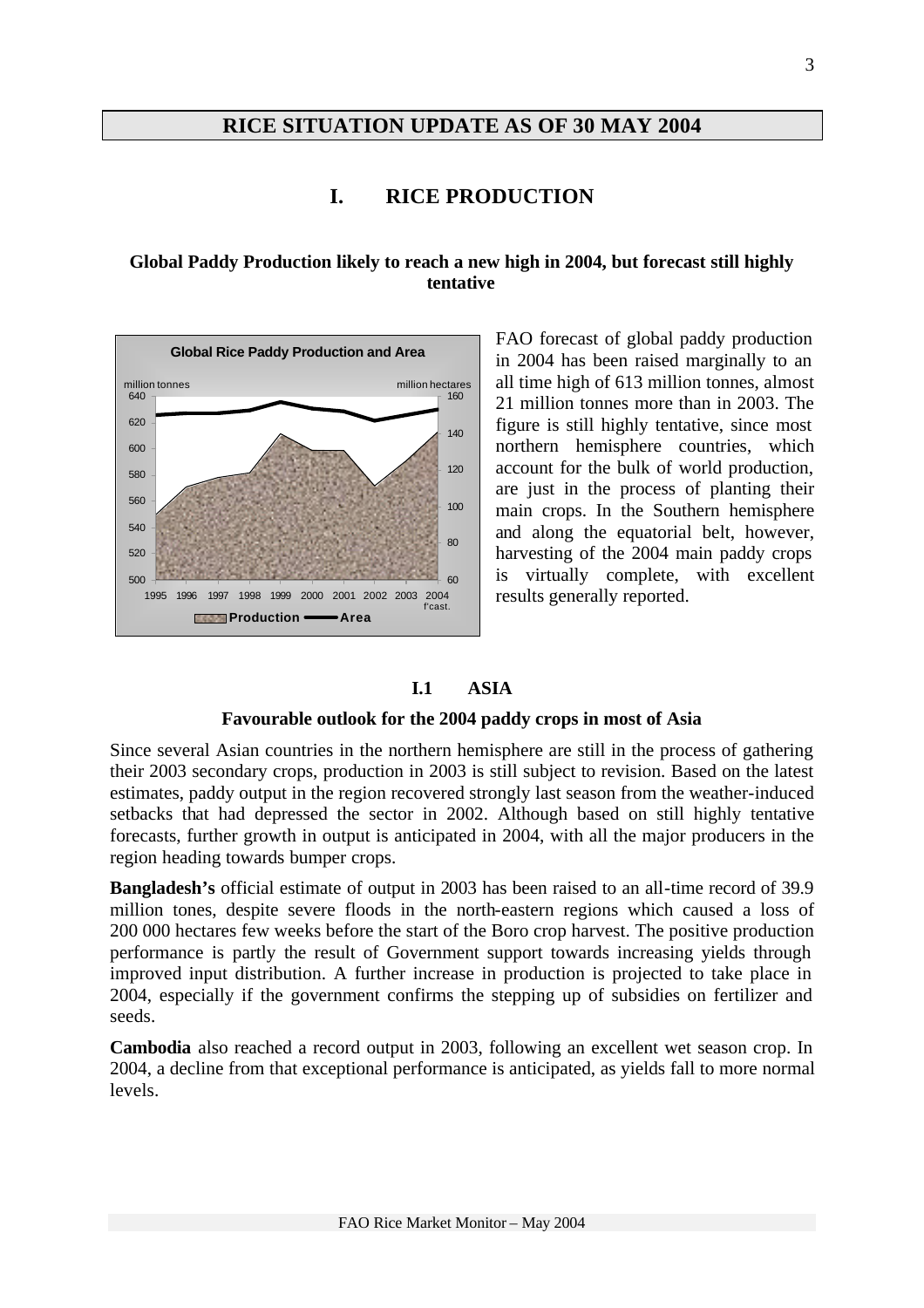| <b>Cambodia – Rice Paddy Production by Crop Season (thousand tonnes)</b>   |         |         |         |         |         |         |         |         |  |  |
|----------------------------------------------------------------------------|---------|---------|---------|---------|---------|---------|---------|---------|--|--|
|                                                                            | 1996/97 | 1997/98 | 1998/99 | 1999/00 | 2000/01 | 2001/02 | 2002/03 | 2003/04 |  |  |
| Wet Season                                                                 | 2,733.0 | 2.672.6 | 2,873.9 | 3,332.9 | 3,212.3 | 3.276.0 | 2.915.9 | 3,838.0 |  |  |
| Dry Season                                                                 | 657.0   | 742.3   | 636.0   | 708.0   | 813.8   | 823.1   | 906.6   | 873.0   |  |  |
| <b>Total</b>                                                               | 3,390.0 | 3.414.9 | 3,509.9 | 4,040.9 | 4,026.1 | 4.099.1 | 3,822.5 | 4,711.0 |  |  |
| Source: Ministry of Agriculture, Forestry and Fisheries (MAFF) - Cambodia. |         |         |         |         |         |         |         |         |  |  |

After 4 years of steady contraction, output in mainland **China** is set to rebound by 7 percent compared with 2003, to 177.2 million tonnes, unchanged from the previous forecast. The increase should be triggered by attractive market prices but also by Government new support policies, which include the re-introduction of protective prices for the early and late rice crops, at 1 400 Yuan (US\$ 169) per tonne and 1 500 Yuan (US\$ 181) per tonne respectively, the designation of specialized grain areas and a reduction of fiscal pressure on farmers. The Government also allocated some Yuan 10 billion (US\$ 1.2 billion) to finance direct income payments to grain farmers in 13 provinces, including Heilongjiang, Jilin and Henan, the three most important among the designated grain production bases. Already launched on an experimental basis in the Anhui province in the past two years, about US\$ 36 per hectare were transferred as direct payments to farmers that benefited from the scheme.

By contrast, paddy production is expected to decline by about 100 thousand tonnes in the Chinese province of **Taiwan**, due to the severe drought that has affected the southern areas of the island.

In **India**, planting of the main Kharif crop already started in the south, since the monsoon rains due to arrive on 31 May or 1 June reached the country two weeks early. Assuming a normal rainfall distribution in the coming months, production in 2004 could reach 136 million tonnes, up 3 percent from last year. On the policy front, the recently-



elected Government has announced it would launch crucial reforms to its agricultural sector, with the pledge to improve farmer incomes and to liberalize the marketing of agricultural products.

In **Indonesia**, the bulk of the 2004 main crop, which has benefited from excellent growing conditions, has already been harvested. Based on this positive outcome, the country is set to achieve the government production target of 53.1 million tonnes, or 2 percent more than last year. Early in May, the Government announced it had allocated Rupiah 1.3 trillion (US\$ 149.4 million) to subsidize fertilizers to small farmers. This programme should permit to keep urea retail prices at a low Rupiah 1,050 per kg (US\$ 0.11 per kg).

Following the 2003 production shortfall, **Japan** is anticipated to record a partial recovery to 10.7 million tonnes in 2004, assuming normal weather conditions prevail. The country is proceeding along the path of gradually reducing rice output. This year, the rice production adjustment programme will be based on an output target set prefecture by prefecture, rather than on area diversion targets, as it was in the past.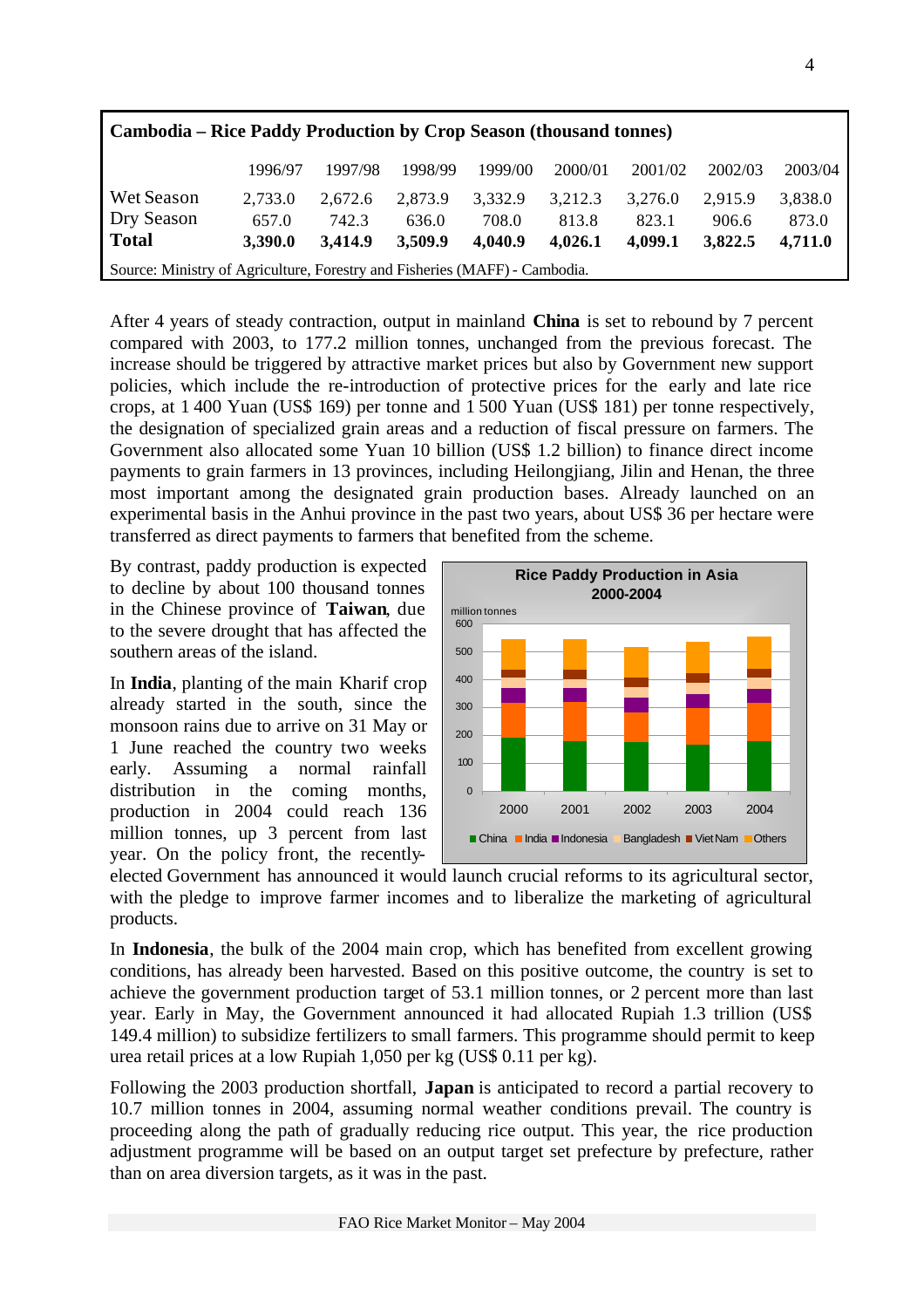Production is expected to recover in the **Republic of Korea** from the setback experienced last year. The rise is anticipated to stem from a rebounding of yields, while plantings may be discouraged by the reduction in the official procurement prices decided by the government.

In the **Philippines**, the recent reports of damage to paddy crops from Typhoon Nida in May could lead to a downward revision of output in the 2003 season (July 2003-June 2004). Nonetheless, the country is still estimated to have harvested a bumper crop last season, reflecting the rehabilitation of irrigated production systems, an extension of plantings to fallow or rainfed lands and the increased use of hybrid rice seeds. As for the 2004 season, just about to begin, production in the country is expected to keep rising despite prospects of drought-induced delays in planting, mainly because of continued strong support from the Government. In addition to the hybrid seed distribution programme, the National Food Agency recently launched a new procurement strategy aimed at sustaining prices to farmers and encouraging them to market a larger share of their output, by sending mobile procurement teams to distant areas. Procurement prices over the summer crop were reported to have been set at Pesos 20 000 per tonne (US\$ 360 per tonne). Farmers drying their own rice and transporting it to the NFA warehouses would be eligible to a supplementary payment of Pesos 150 (US\$ 27) per tonne for drying and Pesos 100 (US\$ 18) per tonne for transportation.

High prices are expected to also boost rice production in **Pakistan**, which should start gathering its main harvest in September. Production in 2004 is currently forecast at 7.6 million tonnes, up from 7.3 million tonnes last year.

By contrast, in **Sri Lanka**, paddy production this season may dip significantly, as low and erratic rainfall severely impaired the main Maha crop, and may also hinder the second, irrigated, Yala crop, currently at the planting stage, by impeding the replenishment of reservoirs. Considering both crops, total output is anticipated to be of the order of 2.5 million tonnes, or 18 percent below the previous year's level.

| Sri Lanka - Rice Paddy Production by Crop Season (thousand tonnes)                                                          |         |         |         |         |         |         |         |         |  |  |  |
|-----------------------------------------------------------------------------------------------------------------------------|---------|---------|---------|---------|---------|---------|---------|---------|--|--|--|
|                                                                                                                             | 1997/98 | 1998/99 | 1999/00 | 2000/01 | 2001/02 | 2002/03 | 2003/04 | 2004/05 |  |  |  |
| Maha                                                                                                                        | 1.457   | 1.781   | 1.736   | 1,781   | 1,613   | 1.774   | 1,895   | 1,635   |  |  |  |
| Yala                                                                                                                        | 782     | 911     | 1,121   | 1,079   | 1,082   | 1,086   | 1,174   | 875     |  |  |  |
| <b>Total</b>                                                                                                                | 2,239   | 2.692   | 2,857   | 2,860   | 2,695   | 2,860   | 3,069   | 2,510   |  |  |  |
| Source: Department of Census and Statistics – Sri Lanka;<br>FAO/WFP Crop Assessment Mission to Sri Lanka (7-26 March 2004). |         |         |         |         |         |         |         |         |  |  |  |

Drought in **Thailand** during the first three months of the year had a negative impact on the 2003 second paddy crop, especially after the Government appealed on farmers in the affected areas to suspend planting to save water. With the arrival of the rains in May, the 2004 paddy season has just started. A smaller increase in output than originally anticipated is currently foreseen, based on predictions of less-than-optimal weather conditions in the on-going wet season. Production in the country is now set to reach 27 million tonnes in 2004, 2 percent up from last year.

In **Vietnam**, the gathering of the winter/spring paddy crop, the first of the three crops that will be harvested in 2004, has been completed with good results. Overall, however, the Government is forecasting a smaller output during the 2004 season, as the positive impact of higher rice prices on plantings could be dampened by sharp increases in input costs, especially fertilizers and fuel. The official forecast of production in 2004 stands at 34.2 million tonnes,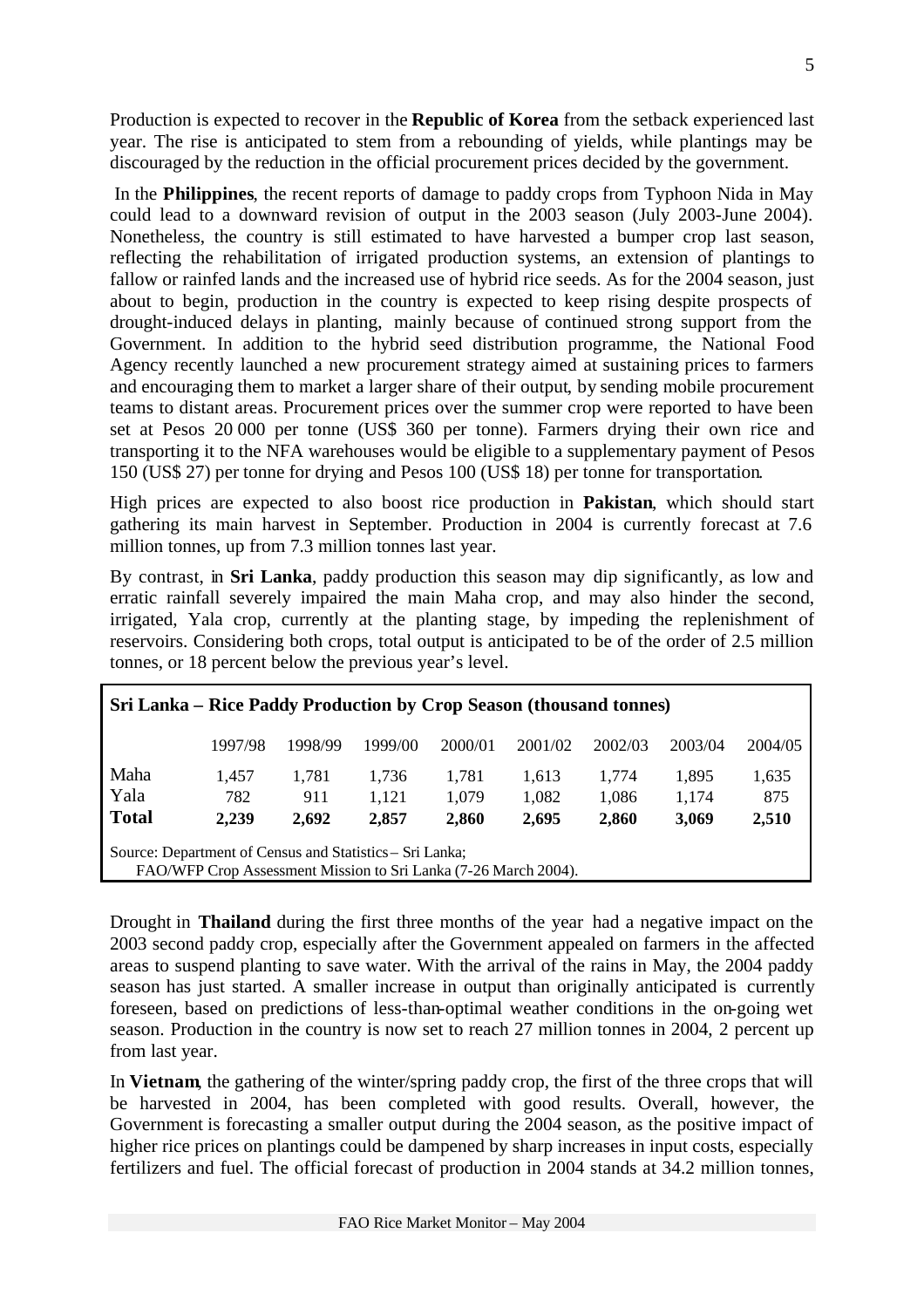300 000 tonnes less than in the previous year, with part of the decline arising from a diversification out of rice into shrimps or other crops.

In Central Asia, the Government of **Turkmenistan** recently released the estimates of production in the past 2003 season, at 109 500 tonnes, or 37 percent more than in 2002. For the forthcoming 2004 season, the country aims at a 55 percent increase to 170 000 tonnes, in line with the Government plans to boost rice production to 250 000 tonnes by 2010. To support that achievement new land for rice cultivation has been made available in the major rice producing provinces of Doshoguz and Lebap. In addition, farmers willing to join the programme will be guaranteed a minimum purchase price for the rice produced and the supply of quality seed and of credits at preferential interest rates. The increase in output was even more pronounced in **Uzbekistan,** where it rose by 68 percent to 311 200 tonnes in 2003. Further gains are anticipated in 2004.

# **I.2 AFRICA**



#### **Little Change in output currently anticipated in 2004**

While the 2004 paddy season is virtually over in most Southern African countries, crops in Egypt and western Africa are at an early stage of development, with some countries still in the process of seeding their crops. For the overall Africa region, rice production in 2004 is tentatively forecast at 18.2 million tonnes, marginally above last year.

In the northern region, production in **Egypt** is forecast at a high 6.2 million tonnes, little changed from last year record level. Domestic prices have been rising lately, despite the relatively large crop reaped in 2003, partly reflecting a strong demand for export.

In western Africa, most of the countries are expected to record some increase in production in 2004, fostered by reduced competition from higher priced imports. In **Mauritania**, however, attacks of stalk borers are endangering prospects, particularly of the walo crop. As a result, production in 2004 might fall short by 11 percent of the level achieved in 2003.

Following an FAO/WFP mission, output estimates in **Cote d'Ivoire** have been revised upward since 2002, suggesting that the internal conflicts had a much smaller impact on paddy production than had been estimated. The country has been assessed to have harvested around 850 000 tonnes in 2003, a level that might be matched this season. This would imply an 18 percent fall from 2000.

Production is projected to increase by 3 percent in **Nigeria**, reaching 3.5 million tonnes. Despite excellent weather last season, only a modest increase in production was achieved, because of fertilizer shortages. Last May, however, the Government renewed its commitment to reach rice self-sufficiency by 2005 and to produce surpluses for export by 2007. To boost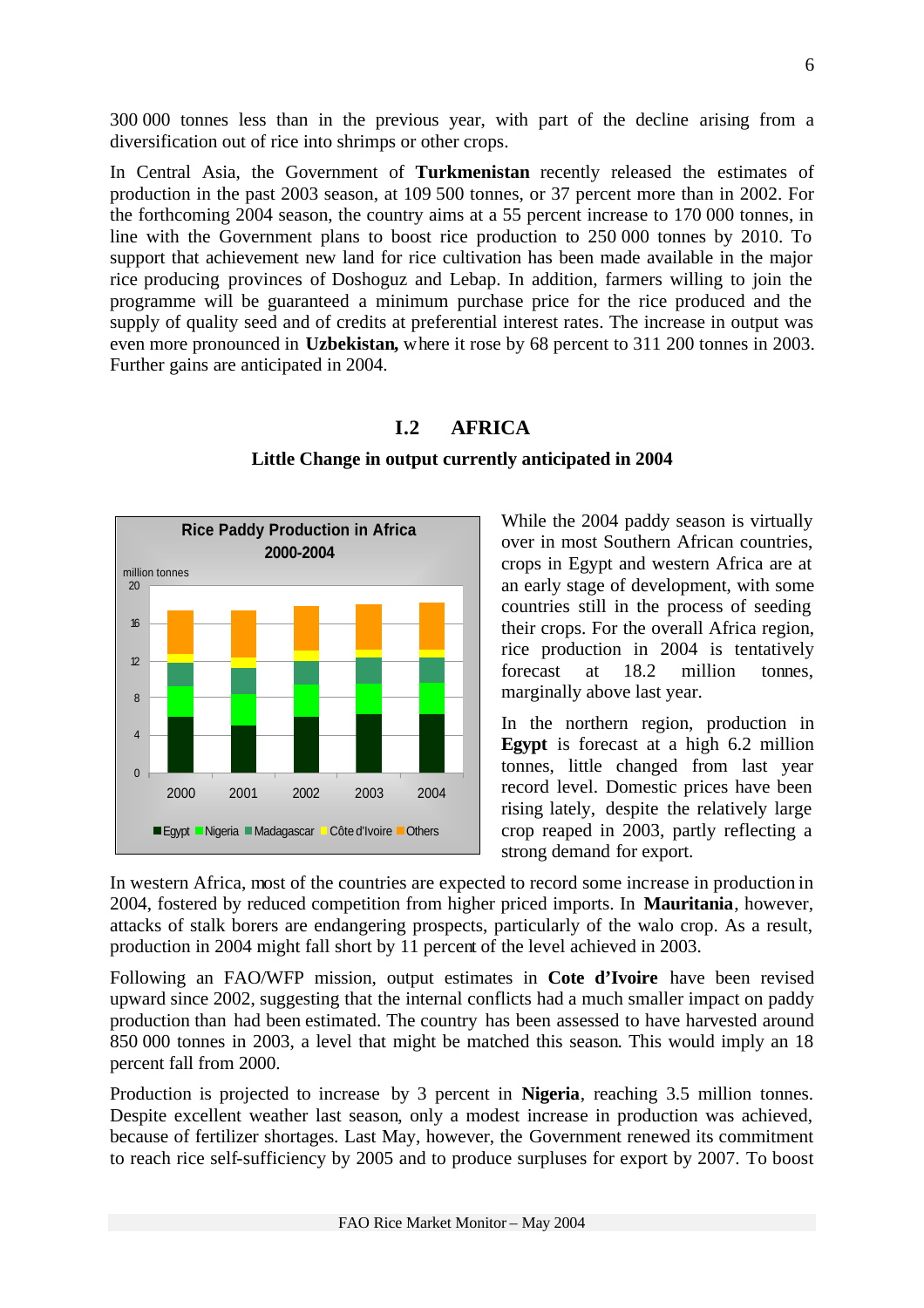production, 2 tonnes of Nerica foundation seed have been procured from the African Rice Centre (WARDA), for multiplication and distribution.

In southern Africa, production is anticipated to contract in **Madagascar** from last year bumper level, reflecting the effects of cyclones Elita and Gafilo, which hit the country in January and February. The cyclone also battered the north eastern region of Antalaha, one of the most important rice producing districts.

A late arrival of rainfall in **Mozambique** deferred plantings by two months, from October to January, and damaged rice in some districts, such as Zambesia. Problems were again faced in March, when heavy rains resulted in flood damage. As a result, the country is anticipated to experience a 10 percent production shortfall in 2004.

# **I.3 LATIN AMERICA AND THE CARIBBEAN**

# **Good crops harvested in South America, but prospects remain uncertain in Central America and the Caribbean**

While the season is virtually over in most of South America, planting of paddy crops is progressing across Central America and the Caribbean.

In South America, most countries are reporting sizeable production gains, as rising prices have stimulated expansions in areas, while generally favourable growing conditions have boosted yields.

In **Argentina,** the official production estimate has been raised to 990 000 tonnes, the highest level since 1999 and 38 percent more than in 2003, reflecting an expansion in both area and yields.



In **Brazil,** the production forecast by CONAB was also revised upward, bringing it to an all time high of 12.9 million tonnes, a 24 percent increase from last year depressed level. The outcome would have been even more positive without the cyclone that hit Santa Catarina, the third major rice producing state, just before harvest, where it caused some 4 percent reduction in local yields, offsetting much of the gains arising from a 7 percent increase in plantings.

**Uruguay** is also poised to reap a record crop, mostly on account of exceptional yields, which are set to reach 6.75 tonnes of paddy per hectare.

Recent rains were reported to have brought relief to rice crops in **Paraguay**, the development of which had been hindered by insufficient precipitation.

In **Colombia**, cold weather in April caused some delays in the start of the winter crop. Nonetheless, production is expected to increase 2 percent above last year's level, reaching the all time high level of 2.6 million tonnes in 2004, following an increase in plantings driven by relatively high prices since mid-2003.

By contrast, excessive rainfall in **Ecuador** is reported to have caused losses of up to 20 percent in the affected areas. As a result, production this year is anticipated to fall to 1.15 million tonnes, 7 percent down from last year and 150 000 tonnes less than previously forecast.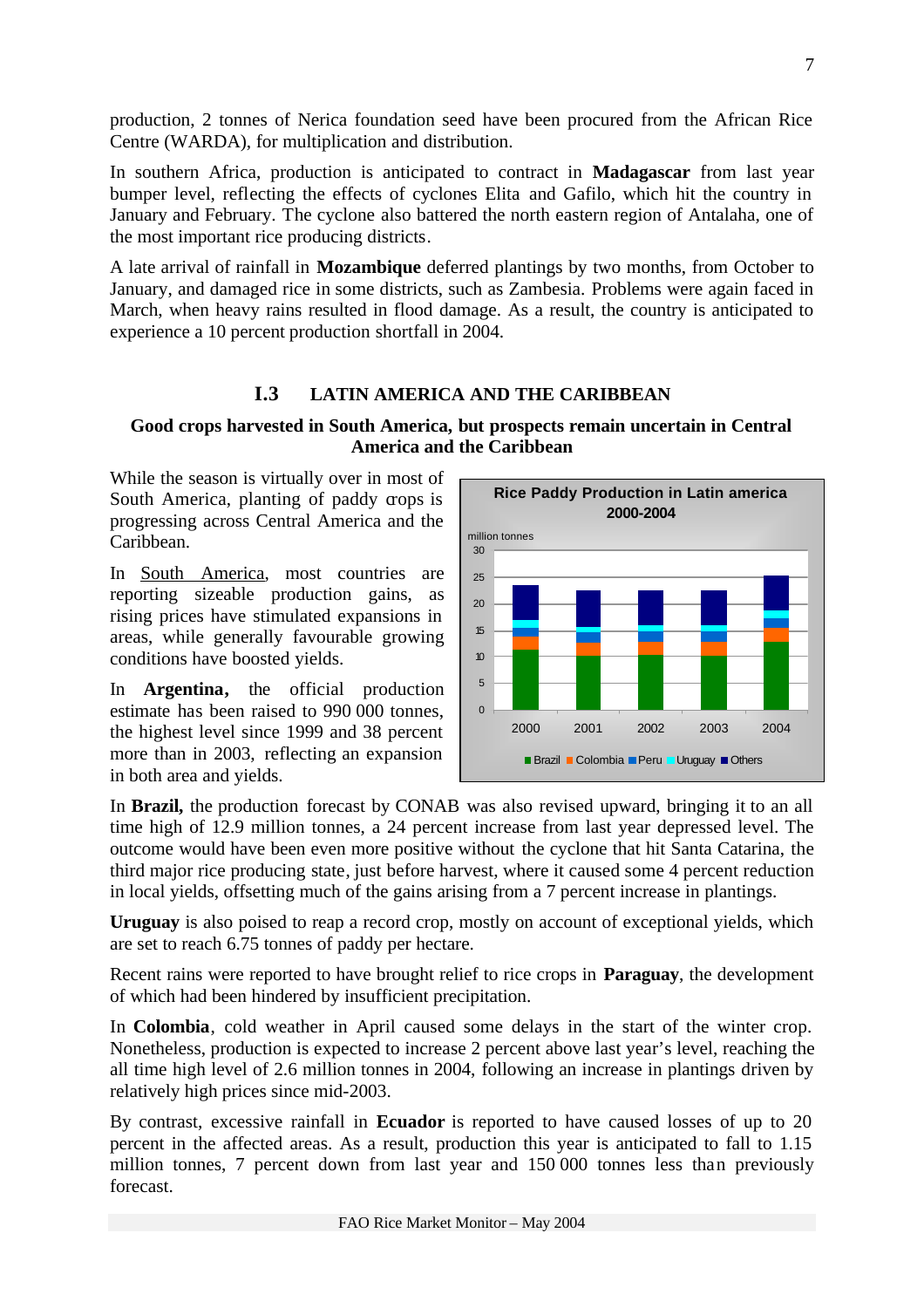In **Guyana,** the outlook for the main crop, currently at the harvest stage, has also deteriorated due to persistent precipitation and floods in the Berbice area, which may result in a 100 000 tonne shortfall this season, bringing production down to 2000 levels.

In **Peru,** severe drought problems in Lambayeque have marred output prospects, with production forecast to slide by 15 percent below last year, to 1.8 million tonnes.

Although production in **Venezuela** is anticipated to rise in 2004, prospects have been downgraded because of a lack of rainfall in Guarico, the main irrigated rice-producing area of the country.



In Central America and the Caribbean, planting of the main paddy crops is about to be concluded. Production is projected to increase in **Cuba**, to some 750 000 tonnes, up 5 percent on the previous year's level, despite reports of drought problems in April, when planting for the wet season starts. The rise would be on account of an expansion of rice produced on small private plots, which has been promoted in the past few years under the "People's Rice" programme. Similarly, in **Mexico**, rice output is expected to grow by 2.5 percent, to 250 000 tonnes, a level which is significantly lower than in the late 1990s. By contrast, in **Haiti** and

the **Dominican Republic**, torrential rains and flooding in May are estimated to have caused considerable damage to crops. The season prospects in the two countries had already been flawed by drought problems in earlier months. As a result, the 2004 production forecast of the two countries has been reassessed downwards. In the case of the Dominican Republic, production is now forecast to fall by almost 10 percent from last year to 580 000 tonnes, 100 000 tonnes less than previously anticipated.

# **I.4 OTHER COUNTRIES**

### **Favourable outlook for 2004 seasons in the United States and the EU, but output still well below normal levels in Australia**

The season is well underway in the **United States**, with 94 percent of the rice area reportedly planted by end-May, well ahead of last year. The official forecast for this season production has been raised marginally to 9.9 million tonnes, 10 percent above 2003, due to increases in both area and yields.

Production in an enlarged **European Union (EU)** will not differ much from the level achieved before the accession of the ten new members since, of these, only Hungary has a paddy sector of some relevance, yielding about 10 000 tonnes per year. In the EU-15 producing countries official information point to a 1 percent output increase which, based on planting intentions, is projected to take place mostly in Spain and Greece. For the whole EU-25, output is forecast to be some 40 000 tonnes greater than the level achieved in the EU-15 in 2003.

Despite a poor start of the season, **Australia** has harvested a much higher crop in 2004. Yet, pegged at 600 000 tonnes, production did not fully recovered from last year drought-induced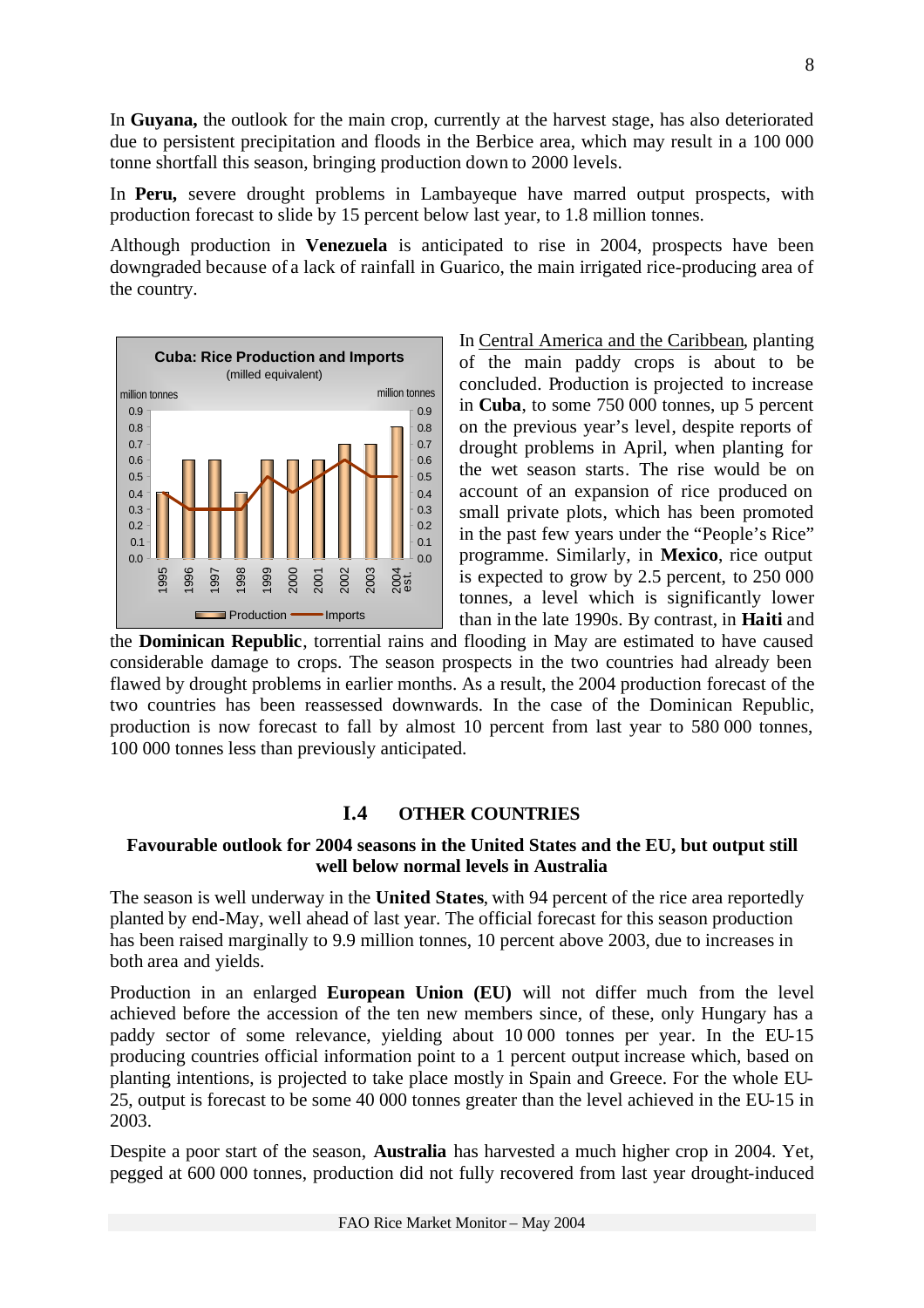shortfall and remained at less than half the level harvested in 2002, again reflecting insufficient water allocations.

# **II. INTERNATIONAL TRADE IN RICE**

#### **International trade in rice set to fall in 2004, a reflection of tight export supplies**

The forecast of international trade in rice in calendar year 2004, which is largely influenced by the outcome of production in the 2003 season, has been raised by 200 000 tonnes from the previous outlook and now stands at 25.7 million tonnes, or 2.3 million tonnes less than in 2003. Most of the revision for the current year trade reflects upward adjustments of exports by mainland China and the United States, while from the import angle, it follows from higher forecast deliveries to the Philippines, the Islamic Republic of Iran, Iraq and Mozambique which have more than offset reductions for Bangladesh, mainland China and Indonesia.

Compared with last year near-record volume, the fall of trade in 2004 reflects mainly a tightening of export supplies, although some major importers also appear to have retrenched from the market, following good harvests in the preceding or on-going seasons.

#### **II.1 Exports**

#### **Reduced supply availability and existing export restrictions in India and Myanmar expected to constrain rice trade in 2004**

According to current prospects, **China (mainland)** is anticipated to deliver 1.7 million tonnes, down from 2.6 million tonnes last year, reflecting a surge in domestic prices. The export forecast, which is still highly tentative, assumes that the pace of shipments will slow



down in the coming months compared with the first quarter, when the country managed to post a 24 percent increase in exports compared with the same period in 2003.

Based on official USDA forecasts, the outlook for exports by the **United States** has been upgraded to 3.3 million tonnes due mainly to an increase in the sales of long grains varieties. Despite the revision, the expected volume in 2004 would still mean a 500 000 tonnes contraction from last year record performance.

As for **Myanmar**, which has imposed an

export ban until June, it is now anticipated to ship a mere 300 000 tonnes, down from a previous outlook of 500 000 tonnes, as there has been no sign that the Government intends to resume trade. Most of the other countries' export forecasts remain unchanged from the last assessment.

In 2004, sales by **India** are anticipated at 2.5 million tonnes, almost 2 million tonnes less than in 2003, based on expectations that the export restrictions imposed to help rebuild rice reserves will be revoked in the second half of the year. However, even that volume might not be achieved, should the lifting of the ban be further delayed. Despite the surge in international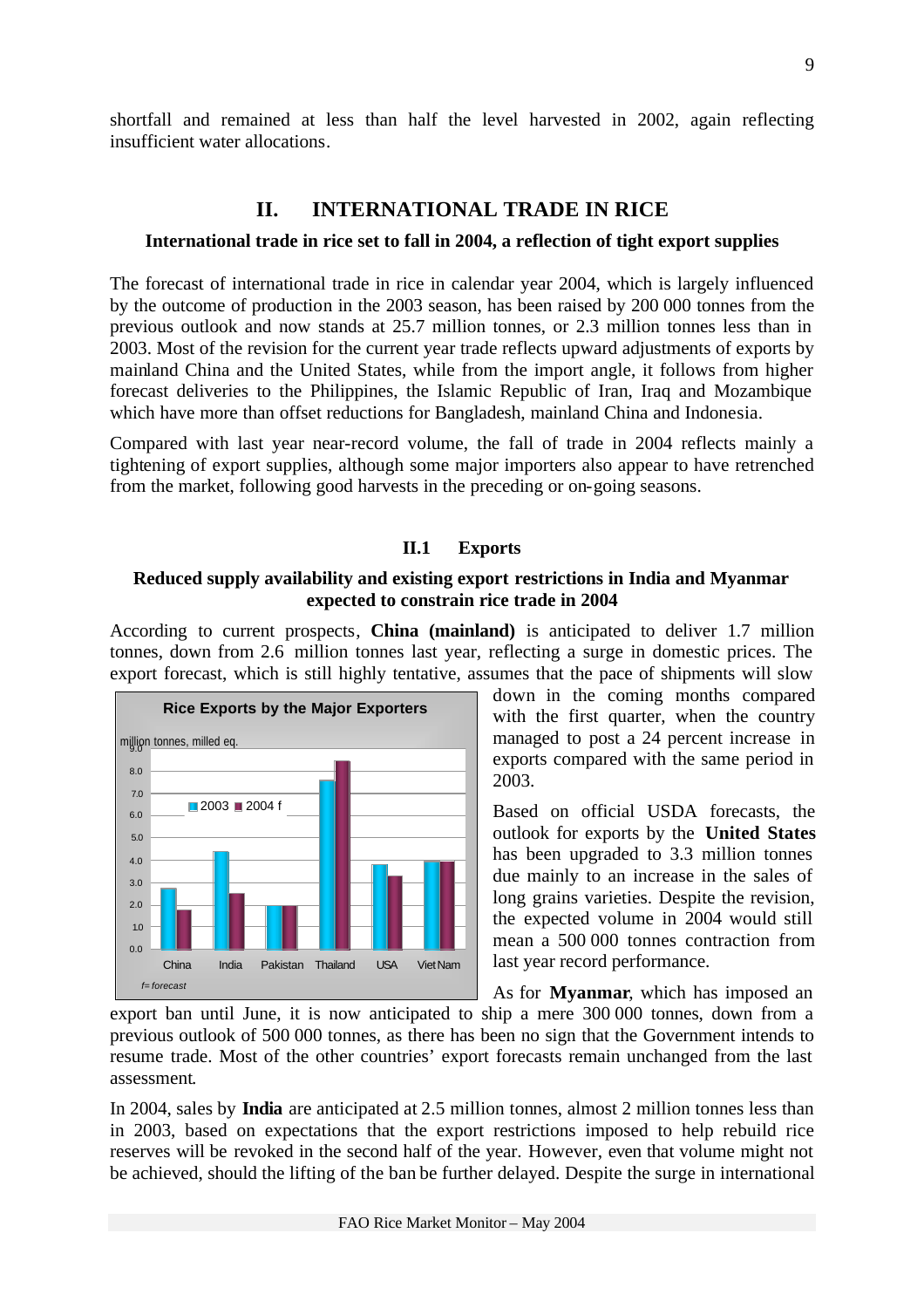rice prices, the resumption of exports also appears conditional on the granting of subsidies, which in the past three years have been provided to exporters by the Food Corporation of India (FCI) through the sale of rice held in its warehouses at prices below market levels and the payment of domestic transport costs and ocean freights. Decision on whether and how the subsidies will be given to exporters once the ban is rescinded is subject to high uncertainty, especially following the decision in 2004 to let exporters purchase rice directly from the market rather than through the FCI.

Exports by **Japan** and **the Republic of Korea** are set to halve, consistent with the production shortfalls faced by the two countries in 2003.

**Pakistan** is unlikely to have sufficient supplies to sustain a sizeable increase in shipments this year and exports are projected to remain of the order of 2 million tonnes.

By contrast, sales by **Thailand** are expected to rise substantially, sustained by a buoyant demand and the recent tendering of 2 million tonnes of old rice from Government stocks to exporters, which has eased supply scarcity problems. The Government has also announced the possibility to source 1.5 million tonnes rice supplies in neighbouring countries to help meet its export commitments. So far, however, there has been no confirmation of such a trade. Between January and April, the country shipped 2.9 million tonnes of rice, 34 percent above the level recorded in the same period in 2003. For the year as a whole, exports are projected to meet the 8.5 million tonne official target, up from 7.6 million tonnes in 2003 and an all time high.

Larger exports are also anticipated to be made by **Vietnam,** although rice scarcity is likely to limit the extent of the increase to 3 percent only, to a volume of 4 million tonnes. Recently, the Government announced it would facilitate rice trade, through the provision of information services and promotion of high quality rice production for export. The Government is also considering liberalizing rice exports by authorizing all traders, including non-licensed rice exporters, to engage in rice trade. The move also reflects government concern over the signing of contracts by major domestic rice exporting firms in previous months, at prices that now appear rather low.

The forecast for exports by **Egypt** also points to an increase, partly fuelled by a weakening of the domestic currency vis a vis the US Dollar and stronger international prices. Prospects, however, might be impaired by import restrictions in Turkey where the government has been reported to have delayed the issuance of import licenses.

Bumper harvests in **Argentina** and **Uruguay** should also bolster exports from the Mercosur area.

# **II.2 Imports**

#### **Higher prices and a tightening of import barriers likely to hinder imports in 2004**

One of the most important changes in the rice trade scenario concerns **China (mainland),**  which in the past few months gained the headlines when Chinese traders were reported actively buying rice from neighbouring countries, particularly Thailand and Vietnam. This frenzy buying was triggered by the surge of China's market prices, which, between February 2003 and February 2004, was of the order of 63 percent for early rice and 54 percent for Japonica rice. In the case of early Indica rice, the increase was particularly manifest in the Southern China provinces, with wholesale prices peaking in March to Yuan 2 560 per tonne, equivalent to US\$ 310 per tonne. Several local governments reacted to the spree by releasing old crop supplies from state-owned inventories to relieve pressure on prices, therefore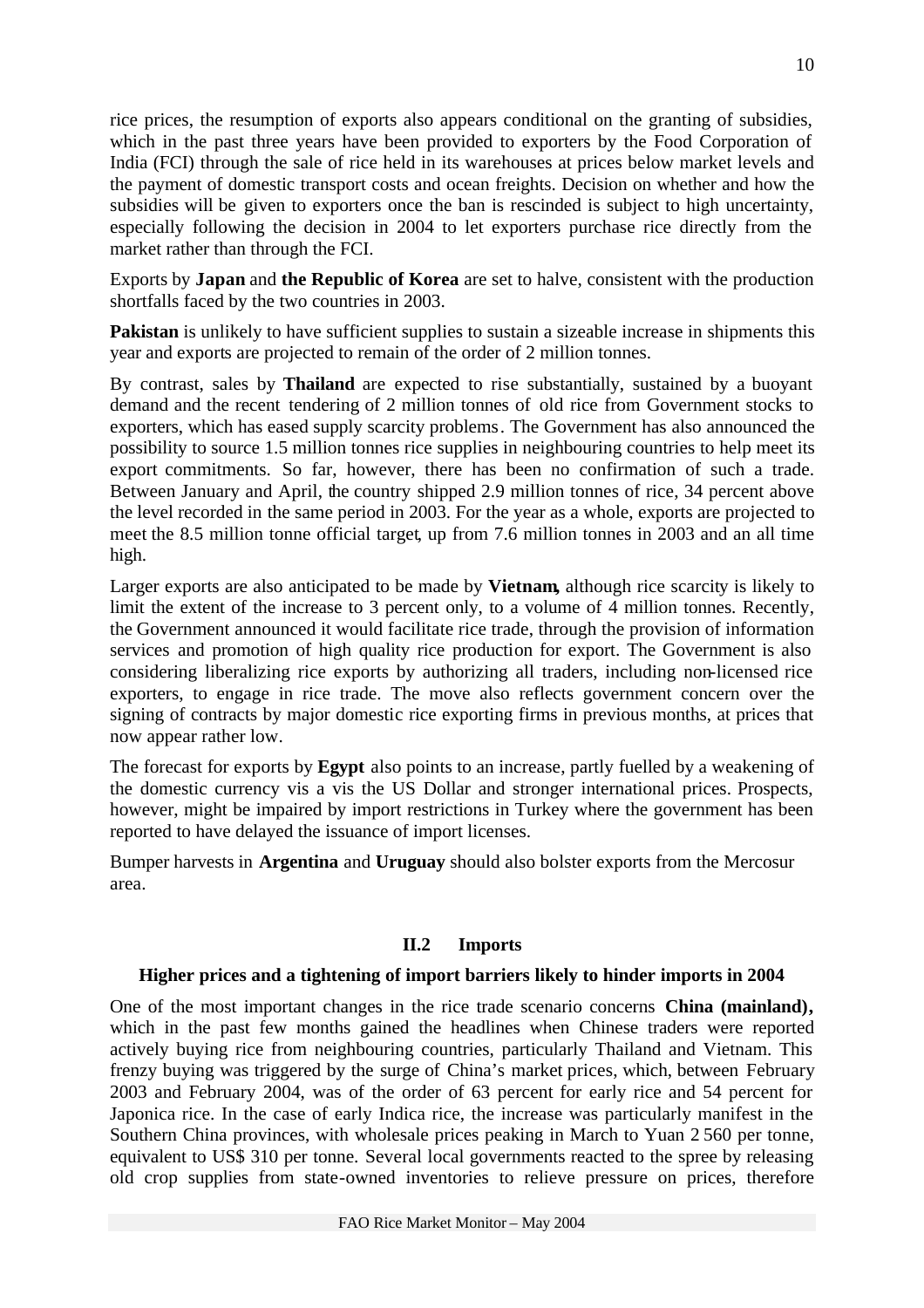dampening the incentive to import. As a result, the earlier forecast for purchases by the country has been lowered to 800 000 tonnes, which would still represent a three-fold increase from last year.

Following a further upward revision in last season's production, imports by **Bangladesh** were also cut by one third to 400 000 tonnes, down from 1.6 million tonnes last year. The new forecast reflects much higher world prices and the export ban imposed by India, which is Bangladesh's traditional supplier.

Improved production prospects in **Indonesia** have also caused a 500 000 tonnes downward revision of the country's imports to 1.5 million tonnes, or only half the volume taken by the country in 2003. The fall in imports is also the result of a strict enforcement of the import restrictions, which were planned to last until 1 June 2004. However, in May the government announced a one month extension of the ban until July and the decision to reassess its permanence or elimination month-by-month.

The official import forecast by the **Republic of Korea** remains at 228 000 tonnes, up from 200 000 tonnes in 2003. Since the WTO Special Treatment derogation that had allowed the country to maintain quantitative restrictions on rice imports<sup>1</sup> is to expire by the end of the year, the Government of Korea has initiated negotiating the terms of the opening of its rice market with interested WTO members (Argentina, Australia, Canada, China mainland, Egypt, India, Pakistan, Thailand and the United States). The process should be completed before the end of the year.

0.0 5.0 10.0 15.0 **Others Lat. America & Car. Africa Asia** (million tonnes, milled equivalent) **2003 2004 Rice Imports by Regions in 2003 and 2004**

Forecast deliveries to the **Philippines** have

been raised to 950 000 tonnes, close to last year's level, reflecting the high level of purchases already committed this year by the National Food Agency and the announcement that the unused portion of the 310 000 annual import rights allocated to farmers will be covered by the National Food Agency or private traders. Under the WTO agreement, the country is entitled to maintain quantitative restrictions on rice imports until 30 June 2005. Thus, like in the Republic of Korea, the Philippines has embarked in negotiations to define the terms of the opening of its rice market and has already announced its wish to negotiate an extension of the WTO Special Treatment, which would allow the country to keep rice imports under government control.

Following confirmation of the 2004 production shortfall, **Sri Lanka**'s imports have been revised upward to 190 000 tonnes, part of which could be made under emergency relief shipments.

FAO forecasts of imports by **Iraq**, and the **Islamic Republic of Iran** were also raised to 700 000 tonnes and 1.2 million tonnes, respectively, while retained<sup>2</sup> imports by **Saudi Arabia** were officially set at 865 000 tonnes this year, up from 813 000 tonnes in 2003.

 $\overline{a}$ 

11

<sup>&</sup>lt;sup>1</sup> The country **deferred tariffication** under the "Special Treatment" provisions of Annex 5 of the Agreement on Agriculture

<sup>&</sup>lt;sup>2</sup> Imports excluding re-exports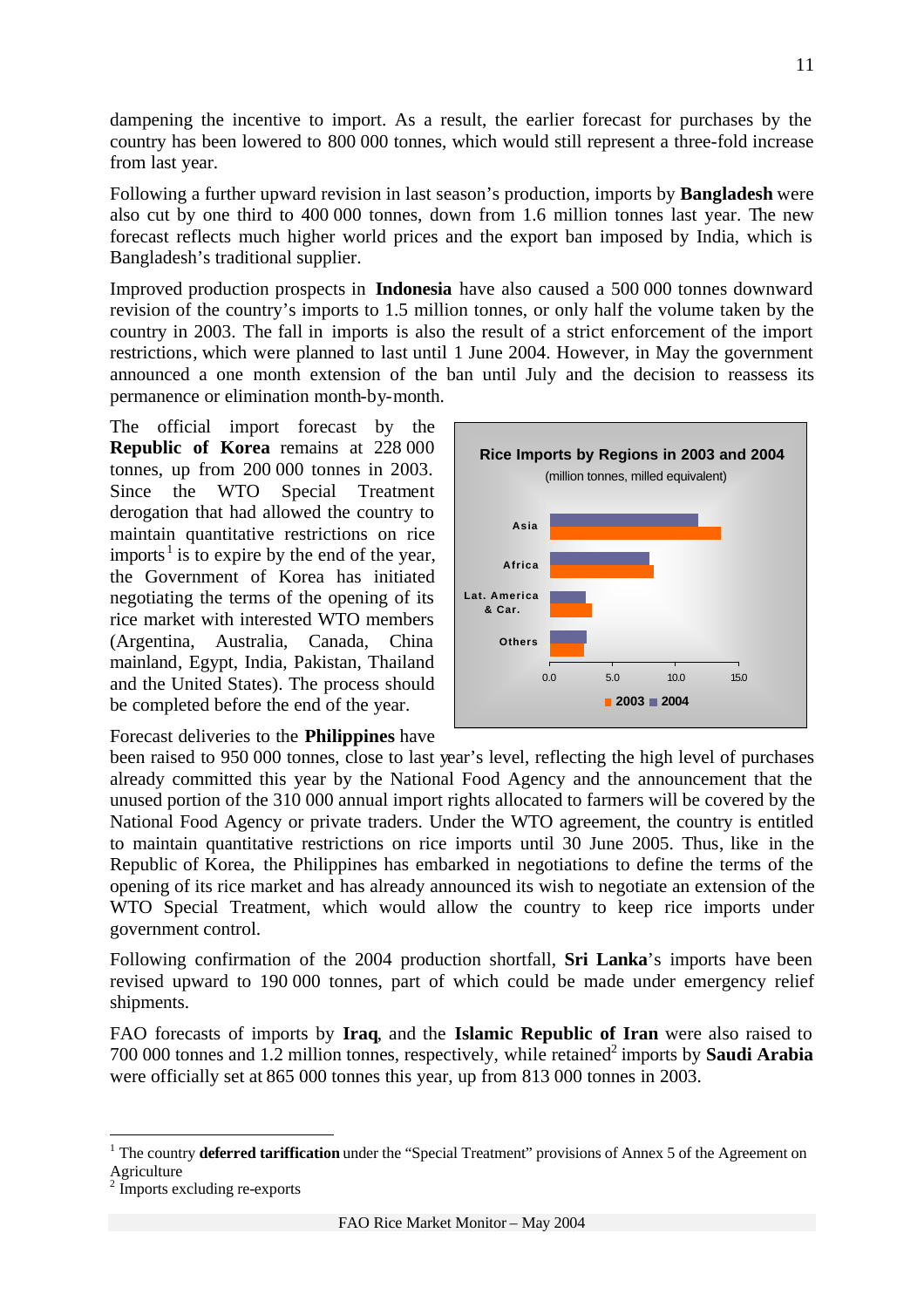Overall rice imports to African countries are anticipated to fall somewhat compared with last year. Much of the decline would be on account of **Nigeria**, where shipments might drop from 1.5 to 1.3 million tonnes, since the country is reported to have tightened its controls against illegal rice inflows. Higher world prices could also prompt a decline in imports from **Kenya, Senegal, South Africa** and **Tanzania**.

By contrast, following a revision in recent years figures, imports by **Cote d'Ivoire** are set to rise by some 15 percent to some 900 000 tonnes, as an outcome of the shortfall in the domestic crop. Official import forecasts in **Mozambique** point also to an annual 5 percent increase to 252 000 tonnes.

The Government of **Egypt** has announced the possibility that the country purchases 100 000 tonnes of rice this year, a move that has coincided with the announcement in May of a cut in the rice import duty from 20 percent to 1 percent, following the rise of domestic prices.

l



In Latin America and the Caribbean, smaller overall imports are forecast compared to last year, with some increase in shipments to the **Dominican Republic** and in **Peru**. Such increases will more than offset the expected retrenchment of **Brazil**, following the increased availability in this country.

In the rest of the world, purchases by the **United States** are projected to remain close to the same level as last year.

In the **EU**, a revision of the trade statistics has been undertaken to take account for the enlargement of the EU to include ten new members. Since, for statistical purposes, the EU is considered as a single "country", adjustment have been made to exclude what will be assessed as intra-trade among the 25 EU members (and therefore be excluded from the international trade aggregate) from May 2004 on-wards. As a result of such adjustments, the EU-25 rice imports were estimated of the order of 880 000 tonnes in 2004, up from 674 000 tonnes in 2003 for the EU-15.

As of 1 September 2004, a new rice policy regime is to be implemented in all EU member countries, which will entail a 50 percent cut of the intervention price to  $\epsilon$ 150 (US\$ 178) per tonne. The reduced intervention prices will lead to much lower import duties since, based on the 1994 Uruguay Round Agreement, the duty-paid import price cannot exceed by more than a given percentage the EU intervention price<sup>3</sup>. The cut in the standard duties will erode the benefits of those exporters to the EU that enjoyed from preferential access agreements and were subject to reduced import tariffs. To address those issues, the EU is in the process of negotiating new rice access arrangements under Article 28 of the WTO Agreement. Among the affected countries are Pakistan and India, whose exports of Basmati rice to the EU benefited from a  $\epsilon$ 250 per tonne duty abatement. This concession was already withdrawn as

<sup>&</sup>lt;sup>3</sup> 80 percent for husked Indica; 88 percent for husked japonica; 163 percent for milled Indica; 167 percent for milled Japonica.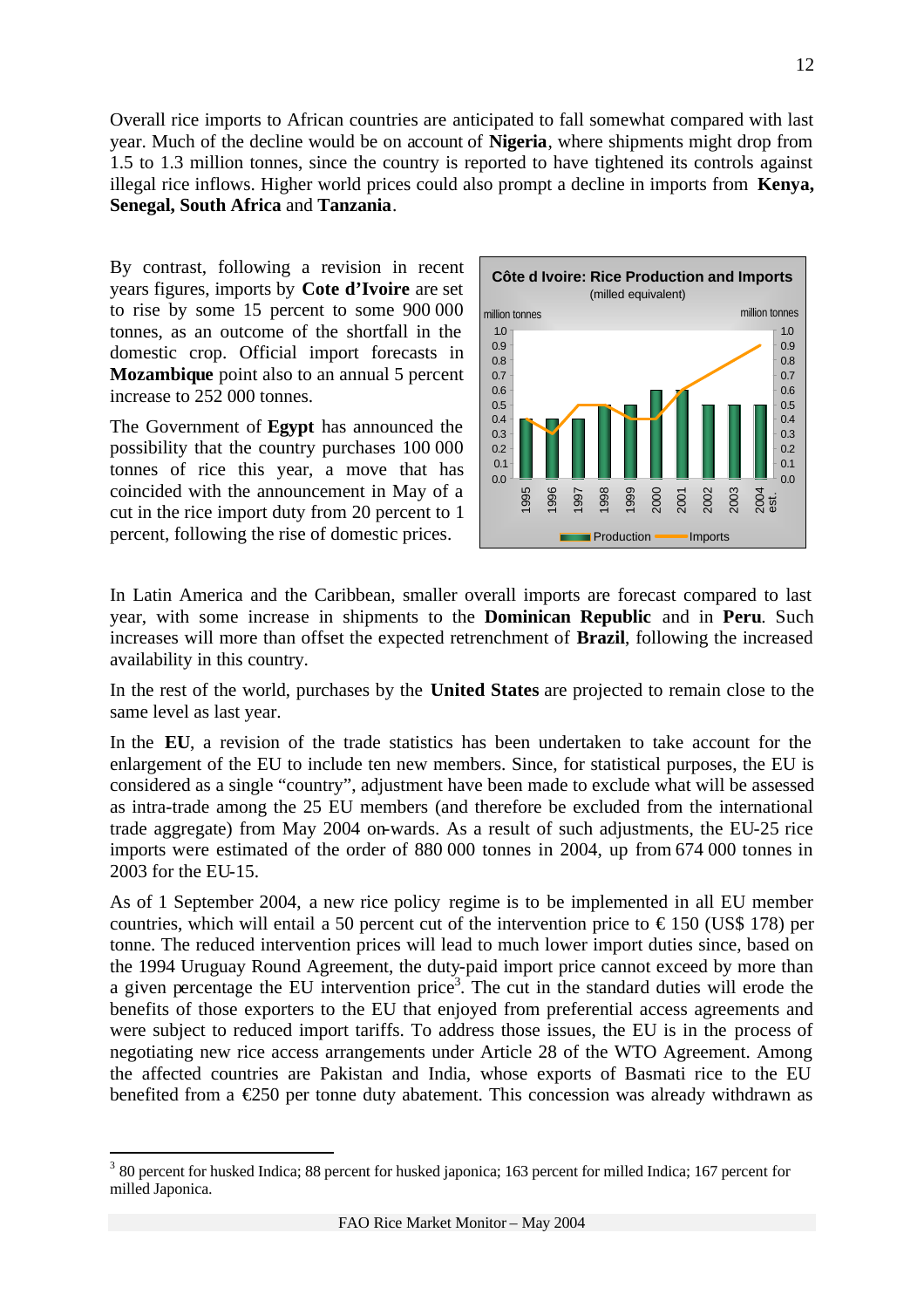of 31 March 2004 on imports of hybrid Basmati varieties, including "Pusa" rice from India and "super basmati" from Pakistan.

# **III. RICE STOCKS**

### **Stocks set to fall by 11 percent at the end of the 2003/04 seasons – Another contraction anticipated by the end of 2004/05**

The estimate of world rice inventories at the close of the 2003/04 marketing seasons has been revised upward from 101.7 million tonnes to 103.4 million tonnes, which would still mean an annual contraction of 11 percent from the previous year and the fourth in a sequence of yearly declines. To a large extent the changes sprang from new estimates for Indonesia, following an upward revision in the official 2003 production estimate. Following several adjustment to the pattern of rice utilization in **China mainland**, the level of the country's stocks at the end of the 2003 season has been lowered somewhat to 61 million tonnes, a 12-13 million tonnes drop from the previous year, reflecting the need for the country to draw further from its reserves to meet consumption requirements. This was recently confirmed by the auctioning of 1.01 million tonnes by the government of the Heilongjiang Northern Province last March to ease pressure on prices. The Government in **Thailand** also launched a tender to sell 1.7 million tonnes from inventories built-up under its intervention purchases in 2001, 2002 and 2003. Overall, rising exports from the country should result in lower carry-overs in the country at the end of the 2003 season, unless imports of rice from neighbouring Laos, Cambodia and Myanmar are actually made. Among the other major exporters, rice inventories are set to end smaller in the **United States**, while export restrictions should help **India** and **Myanmar** to rebuild their reserves somewhat.

Stocks may diminish in **Japan**, following the Government's efforts to reduce availabilities, and in the **Republic of Korea**, owing also to the recent policy change aimed at increasing market orientation. Among African importers, some depletion of reserves is expected to occur in **Cote d'Ivoire Nigeria** and **Tanzania**, while across Latin America, stocks were down in **Brazil** and **Peru**.

As for stocks at the close of the on-going 2004/05 seasons, there is still considerable uncertainty, since the bulk of the 2004 crops are at the planting stage. Based on expectations of a moderate recovery in global production in 2004 and steady growth in world rice utilization, global carry-over inventories could fall another 4 million tonnes from their

opening levels. **China** is likely to account again for much of the drop, as the production leap anticipated this season would not be sufficient to cover the rise in requirements, especially if, as expected, the country refrains from stepping up imports. Stocks in **Thailand** could also continue to fall, reflecting the sharp rise in exports anticipated this year. By contrast, assuming **India** sticks to its current trade policy, it might be successful in raising its end-of-season reserves. On the other hand, smaller imports could lead to some depletion of stocks in **Indonesia**.

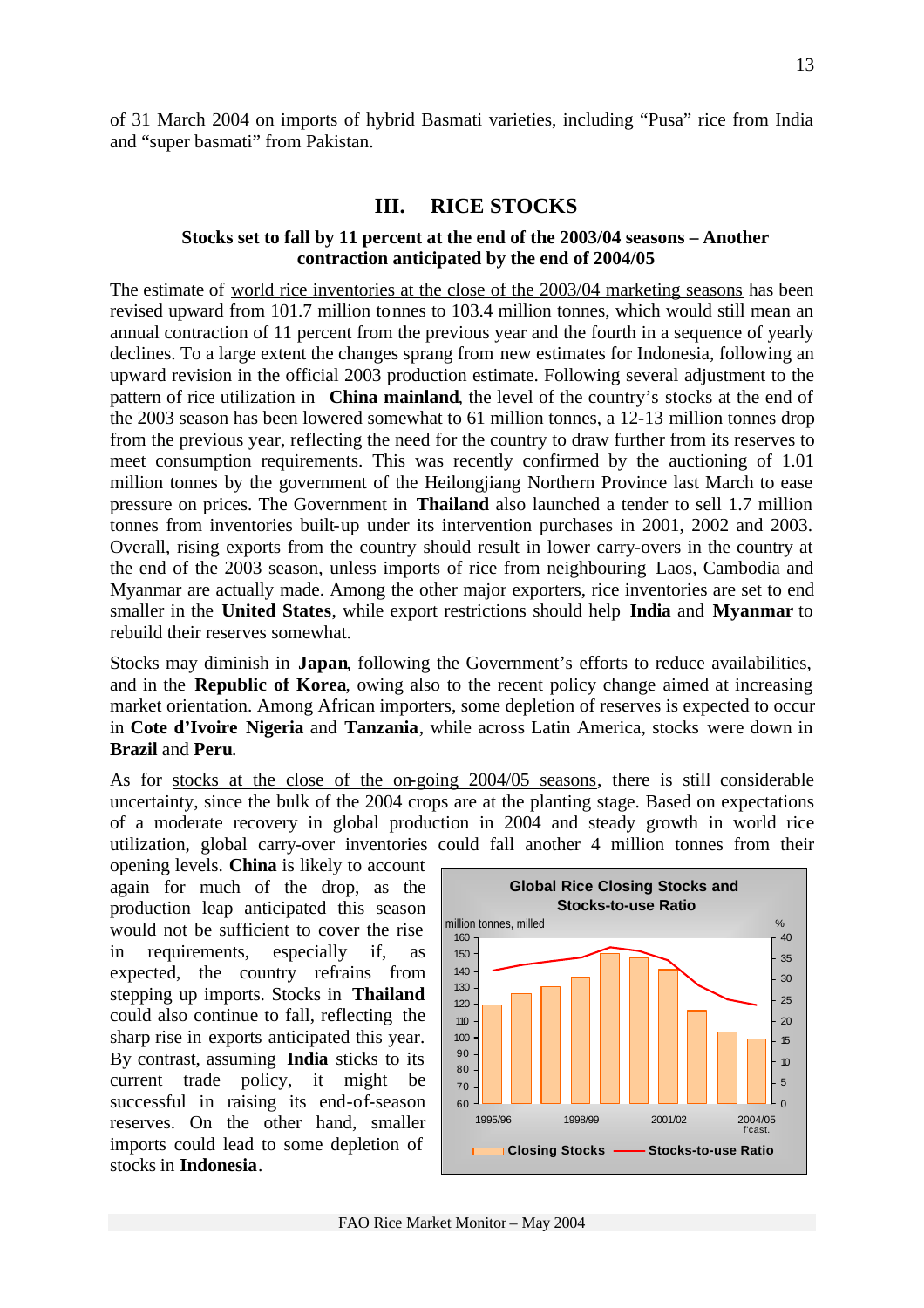The continuous draw-down of global rice inventories will mean that the stock-to-use ration (which provides some indication as to how much of the foreseen consumption could be met just before the opening of a new season through existing reserves) will further decline, from 29 percent at the end of 2002 to 24 percent at the end of 2004.

# **IV. INTERNATIONAL RICE PRICES**

#### **World rice prices continue on an upward trend**

International rice prices have continued on an upward trend since December 2003, with the FAO All Rice Price Index (1998-2000=100) surpassing the 100 point threshold in March, for the first time since September 1999. The rise in the first five months of 2004 has been most pronounced for low and high quality Indica rice, which, in the absence from the market of exporters such as India and Myanmar, has shown increasing signs of scarcity. In May, however, the price strength has been tempered by the release of rice from government inventories in Thailand and China, which have, respectively, contributed to a rise of export supplies and a drop of import demand. On the other hand, while Indonesia has remained out of the market, continued purchase interest was shown by Iraq, the Philippines and Nigeria. The net effect was a one point increase in the FAO All Rice Price Index rose between April and May to 109. The release of government stocks in Thailand depressed all rice quotations in the country, which declined in May compared with April, while export prices in the United States, Pakistan and Vietnam held steady or even rose.



On a year-to-year basis, however, prices have posted important gains. For instance, in May 2004, the Thai 100%B was quoted at US\$ 236 per tonne, 17 percent above the May 2003 level. The increase was even more pronounced for the US 2/4% long grain rice, which was priced 46 percent higher, at US\$ 420 per tonne, in May 2004 compared with US\$ 287 per tonne a year earlier. As a result, the price gap between the high quality rice sourced in Thailand and the United States has widened, compared with one year ago.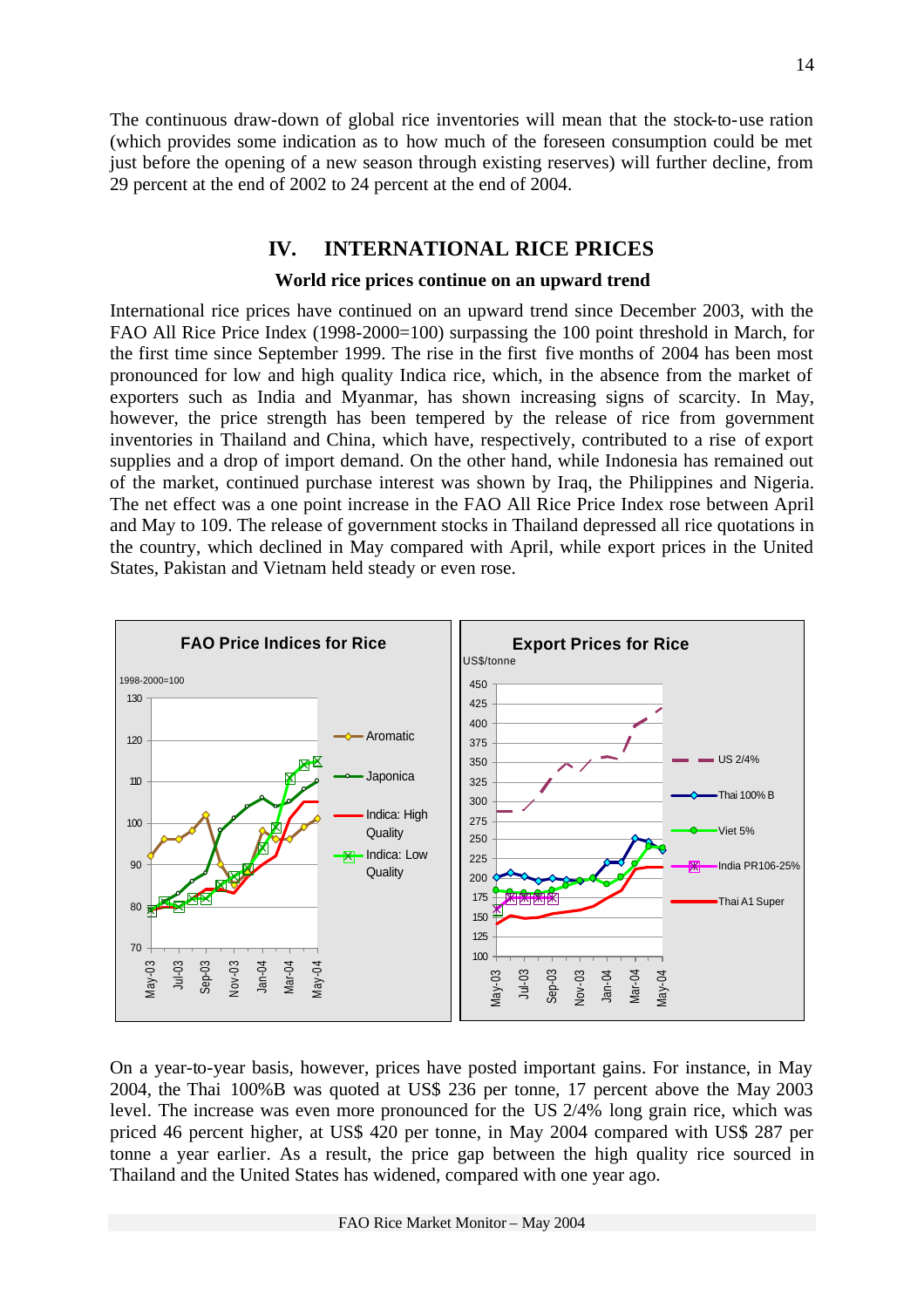|                                      | <b>EXPORT PRICES FOR RICE</b>   |                                 |                                 |                                 |                                 |                                 |                                 |                                                |                                           |                                 |                                 |
|--------------------------------------|---------------------------------|---------------------------------|---------------------------------|---------------------------------|---------------------------------|---------------------------------|---------------------------------|------------------------------------------------|-------------------------------------------|---------------------------------|---------------------------------|
|                                      | Thai<br>$100\%$ B<br>$1/$       | U.S. 2/4%<br>Long<br>grain      | <b>Viet</b><br>5%               | Thai<br>25%                     | India<br>25%                    | <b>Viet</b><br>25%              | Pak<br>25%                      | Thai<br>A1<br><b>Super</b><br>$\boldsymbol{2}$ | U.S. 2/4%<br><b>Medium</b><br>Grain<br>3/ | Pak<br><b>Basmati</b><br>4/     | Thai<br>Fragrant<br>100%        |
|                                      |                                 |                                 |                                 |                                 |                                 | US \$/tonne, f.o.b.             |                                 |                                                |                                           |                                 |                                 |
| 1999<br>2000<br>2001<br>2002<br>2003 | 253<br>207<br>177<br>197<br>201 | 333<br>271<br>264<br>207<br>284 | 228<br>183<br>166<br>187<br>183 | 215<br>172<br>153<br>171<br>176 | 237<br>232<br>185<br>140<br>166 | 204<br>159<br>148<br>168<br>167 | 206<br>163<br>148<br>159<br>175 | 192<br>143<br>135<br>151<br>151                | 405<br>289<br>256<br>219<br>310           | 486<br>418<br>332<br>366<br>357 | 397<br>428<br>275<br>306<br>449 |
| 2003                                 |                                 |                                 |                                 |                                 |                                 |                                 |                                 |                                                |                                           |                                 |                                 |
| May                                  | 202                             | 287                             | 185                             | 173                             | 161                             | 168                             | 178                             | 143                                            | 284                                       | 336                             | 460                             |
| June                                 | 209                             | 287                             | 183                             | 180                             | 175                             | 164                             | 178                             | 153                                            | 298                                       | n.a.                            | 486                             |
| July<br>August                       | 203<br>198                      | 289<br>305                      | 182<br>182                      | 176<br>172                      | 175<br>175                      | 162<br>162                      | 179<br>187                      | 149<br>151                                     | 309<br>309                                | n.a.<br>n.a.                    | 482<br>488                      |
| September                            | 201                             | 333                             | 185                             | 176                             | 175                             | 166                             | 185                             | 155                                            | n.a.                                      | n.a.                            | 543                             |
| October                              | 199                             | 348                             | 191                             | 179                             | n.a.                            | 173                             | 175                             | 158                                            | 419                                       | n.a.                            | 485                             |
| November<br>December                 | 197<br>201                      | 337<br>354                      | 198<br>200                      | 178<br>180                      | n.a.<br>n.a.                    | 179<br>180                      | 176<br>186                      | 159<br>164                                     | 448<br>463                                | n.a.<br>n.a.                    | 429<br>450                      |
| 2004                                 |                                 |                                 |                                 |                                 |                                 |                                 |                                 |                                                |                                           |                                 |                                 |
| January                              | 221                             | 357                             | 193                             | 195                             | n.a.                            | 178                             | 203                             | 176                                            | 471                                       | 449                             | 510                             |
| February                             | 221                             | 355                             | 202                             | 200                             | n.a.                            | 188                             | 212                             | 184                                            | 457                                       | 449                             | 488                             |
| March                                | 253                             | 397                             | 219                             | 232                             | n.a.                            | 204                             | 238                             | 213                                            | 452                                       | 449                             | 495                             |
| April<br>May                         | 248<br>236                      | 407<br>420                      | 241<br>239                      | 231<br>223                      | n.a.<br>n.a.                    | 223<br>223                      | 239<br>240                      | 215<br>215                                     | 463<br>470                                | 486<br>523                      | 504<br>492                      |
| 2003 Jan.-May                        | 200                             | 231                             | 175                             | 174                             | 153                             | 163                             | 166                             | 145                                            | 229                                       | 356                             | 406                             |
| 2004 Jan.-May                        | 236                             | 387                             | 219                             | 216                             | n.a.                            | 203                             | 226                             | 201                                            | 463                                       | 471                             | 498                             |

**Sources**: Jackson Son & Co. (London) Ltd. and other public sources.

1/ White rice, 100% second grade, f.o.b. Bangkok. 2/ White brokens rice. 3/ F.A.S. basis. 4/ Basmati ordinary, f.o.b. Karachi.

Prospects for prices in the next few months are still positive, as import demand should remain strong relative to availabilities at least until August/September, when a number of the northern hemisphere producers will have harvested their main crop. In this respect, information regarding the state of crop development in major producing countries will be felt critically by the market in the coming months, given the low level of global stocks estimated to be available. Bad weather in countries such as China mainland, India, the Philippines or Bangladesh, for instance, would have much stronger consequences than in previous years, when the world rice situation was less tight.

Meanwhile, contrasting forces will draw the pattern of prices, with additional strength expected should India and Myanmar carry on with their export restrictions. The surge of crude oil prices could also exert some upward pressure on export rice quotations, as higher production and marketing costs are passed along the rice chain. Other factors, however, will tend to dampen the price strength. For instance, China has given clear signs that the country still has enough reserves to keep its imports within reasonable bounds. The possibility that Indonesia refrains from importing for a longer period than originally foreseen would also contribute to cooling the market.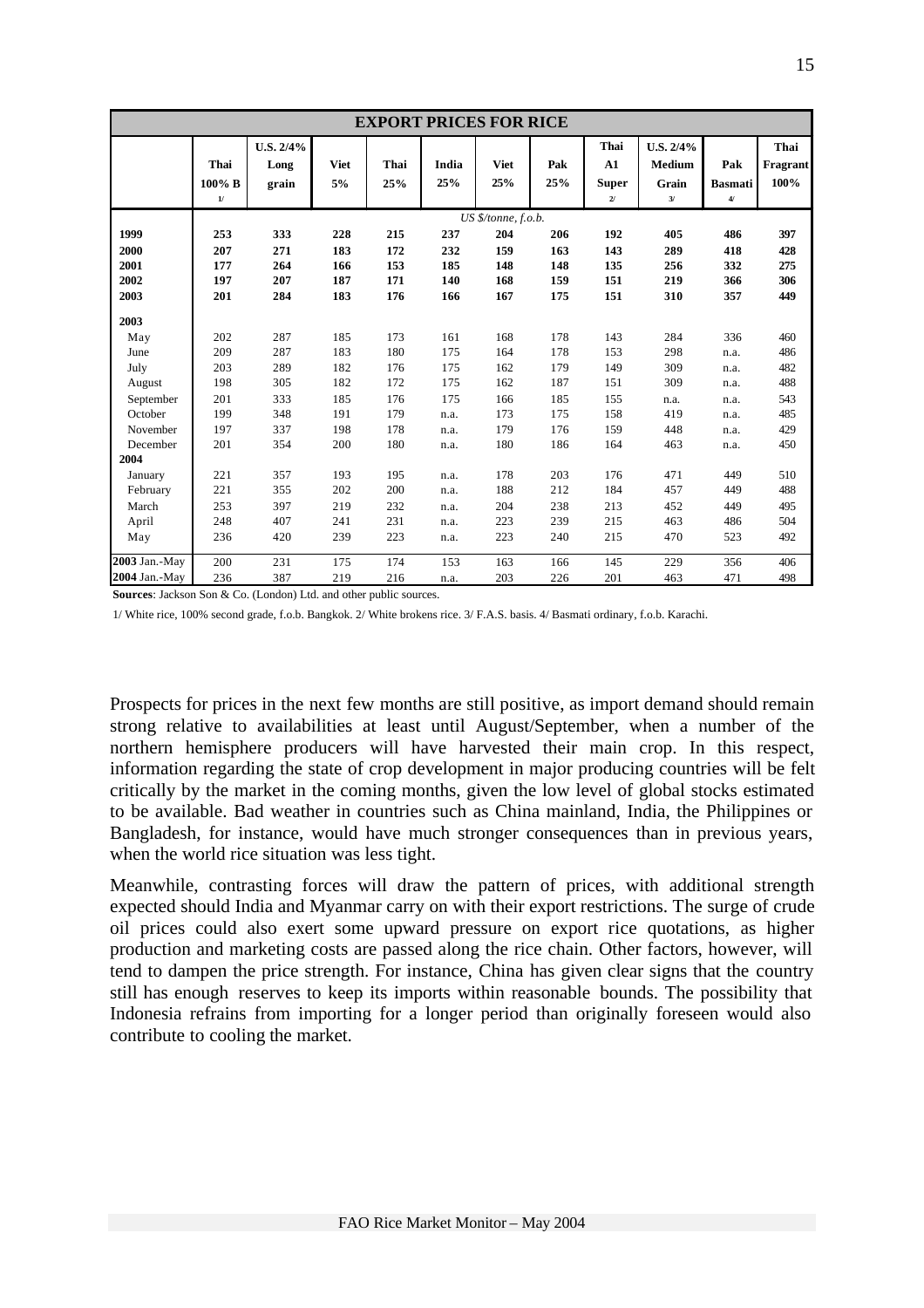|      |           | All |             | <b>Indica</b>       | Japonica | <b>Aromatic</b> |  |
|------|-----------|-----|-------------|---------------------|----------|-----------------|--|
|      |           |     | <b>High</b> | Low                 |          |                 |  |
|      |           |     |             | $1998 - 2000 = 100$ |          |                 |  |
| 1999 |           | 101 | 99          | 101                 | 105      | 98              |  |
| 2000 |           | 84  | 84          | 83                  | 83       | 89              |  |
| 2001 |           | 74  | 74          | 74                  | 76       | 69              |  |
| 2002 |           | 72  | 73          | 75                  | 67       | 74              |  |
| 2003 |           | 82  | 79          | 81                  | 83       | 91              |  |
| 2003 | May       | 80  | 79          | 79                  | 79       | 92              |  |
|      | June      | 82  | 80          | 81                  | 81       | 96              |  |
|      | July      | 83  | 80          | 80                  | 83       | 96              |  |
|      | August    | 85  | 82          | 82                  | 86       | 98              |  |
|      | September | 86  | 84          | 82                  | 88       | 102             |  |
|      | October   | 89  | 84          | 85                  | 98       | 90              |  |
|      | November  | 90  | 83          | 87                  | 101      | 85              |  |
|      | December  | 93  | 87          | 89                  | 104      | 88              |  |
| 2004 | January   | 97  | 90          | 94                  | 106      | 98              |  |
|      | February  | 98  | 92          | 99                  | 104      | 96              |  |
|      | March     | 105 | 101         | 111                 | 105      | 96              |  |
|      | April     | 108 | 105         | 114                 | 108      | 99              |  |
|      | May       | 109 | 105         | 115                 | 110      | 101             |  |
| 2003 | Jan.-May  | 75  | 74          | 76                  | 70       | 88              |  |
| 2004 | Jan.-May  | 103 | 98          | 106                 | 107      | 98              |  |

*N.B. - The FAO Rice Price Index is based on 16 rice export quotations. "Quality" is defined by the percentage of broken kernels, with high (low) quality referring to rice with less (equal to or more) than 20 percent brokens. The Sub-Index for Aromatic Rice follows movements in prices of Basmati and Fragrant rice.*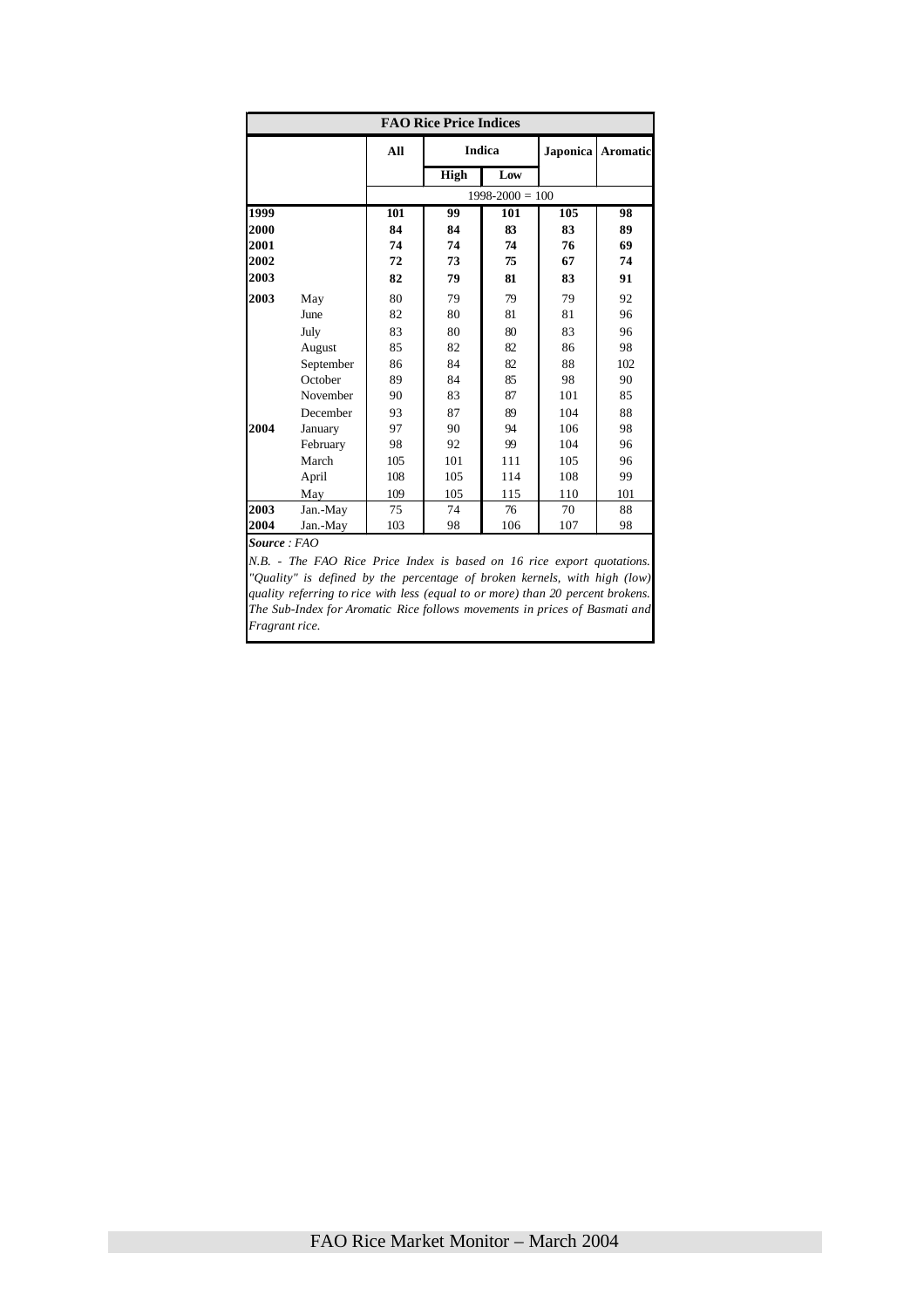# FAO Rice Market Monitor – May 2004

Southern Africa 2.9 3.1 3.0<br>Madagascar 2.6 2.8 2.7 Madagascar 2.6 2.8 2.7<br>Mozambique 0.2 0.2 0.2 0.2

**CENTRAL AMERICA 2.7 2.6 2.7** Mexico 0.2 0.2 0.3

Mozambique

- Totals computed from unrounded data.
- 1/ Including Taiwan Province. 2/ EU-15 until 2003, EU-25 in 2004.
- 

#### **WORLD PADDY PRODUCTION WORLD IMPORTS OF RICE**

|                       | 2002           | 2003<br>(estimated) | 2004<br>(forecast) |                               | 2002 | 2003<br>(estimated) | $2004^{3/2}$<br>(forecast) |
|-----------------------|----------------|---------------------|--------------------|-------------------------------|------|---------------------|----------------------------|
|                       | million tonnes |                     |                    |                               |      |                     | million tonnes, milled     |
| <b>WORLD</b>          | 572.2          | 591.7               | 613.0              | <b>WORLD</b>                  | 28.1 | 28.0                | 25.7                       |
| Developing countries  | 546.5          | 568.6               | 587.2              | Developing countries          | 23.8 | 23.7                | 21.3                       |
| Developed countries   | 25.8           | 23.1                | 25.4               | Developed countries           | 4.2  | 4.3                 | 4.4                        |
| ASIA                  | 517.8          | 538.4               | 555.7              | <b>ASIA</b>                   | 14.2 | 13.6                | 11.8                       |
| Bangladesh            | 37.8           | 39.9                | 40.5               | Bangladesh                    | 0.5  | 1.6                 | 0.4                        |
| Cambodia              | 3.8            | 4.7                 | 4.7                | China $1/$                    | 0.3  | 0.4                 | 1.0                        |
| China $1/$            | 176.3          | 167.5               | 178.8              | Indonesia                     | 3.5  | 3.0                 | 1.5                        |
| India                 | 109.0          | 131.9               | 136.0              | Iran, Islamic Rep. of         | 1.0  | 0.7                 | 0.7                        |
| Indonesia             | 51.5           | 52.1                | 53.1               | Japan                         | 0.7  | 0.7                 | 0.7                        |
| Iran, Islamic Rep. of | 3.1            | 3.3                 | 3.4                | Malaysia                      | 0.6  | 0.6                 | 0.5                        |
| Japan                 | 11.1           | 9.7                 | 10.7               | Philippines                   | 1.3  | 0.9                 | 1.0                        |
| Korea Rep. of         | 6.7            | 6.0                 | 6.4                | Saudi Arabia                  | 0.8  | 0.8                 | 0.9                        |
| Myanmar               | 22.8           | 24.6                | 23.0               | Sri Lanka                     | 0.1  | 0.1                 | 0.2                        |
| Pakistan              | 6.7            | 7.3                 | 7.6                |                               |      |                     |                            |
| Philippines           | 13.0           | 14.1                | 14.6               | <b>AFRICA</b>                 | 8.4  | 8.3                 | 8.0                        |
| Sri Lanka             | 2.9            | 3.1                 | 2.5                | Côte d'Ivoire                 | 0.7  | 0.8                 | 0.9                        |
| Thailand              | 26.1           | 26.6                | 27.0               | Nigeria                       | 1.8  | 1.5                 | 1.3                        |
| Viet Nam              | 34.4           | 34.5                | 34.2               | Senegal                       | 0.8  | 0.6                 | 0.6                        |
|                       |                |                     |                    | South Africa                  | 0.7  | 0.8                 | 0.8                        |
| <b>AFRICA</b>         | 17.8           | 18.1                | 18.2               |                               |      |                     |                            |
| North Africa          | 6.0            | 6.2                 | 6.2                | <b>SOUTH AMERICA</b>          | 0.8  | 1.4                 | 1.0                        |
| Egypt                 | 6.0            | 6.2                 | 6.2                | <b>Brazil</b>                 | 0.6  | 1.1                 | 0.6                        |
| Sub-Saharan Africa    | 11.7           | 12.0                | 12.0               | Peru                          | 0.0  | 0.0                 | 0.1                        |
| Western Africa        | 7.4            | 7.5                 | 7.6                |                               |      |                     |                            |
| Côte d'Ivoire         | 1.0            | 0.8                 | 0.8                | <b>NORTH &amp; C. AMERICA</b> | 2.5  | 2.6                 | 2.7                        |
| Guinea                | 0.8            | 0.8                 | 0.8                | Mexico                        | 0.5  | 0.5                 | 0.5                        |
| Mali                  | 0.7            | 1.0                 | 1.0                |                               |      |                     |                            |
| Nigeria               | 3.4            | 3.4                 | 3.5                | <b>EUROPE</b>                 | 1.8  | 1.7                 | 1.9                        |
| Central Africa        | 0.4            | 0.4                 | 0.4                | EU<br>2/                      | 0.7  | 0.7                 | 0.9                        |
| Eastern Africa        | 1.1            | 0.9                 | 1.0                |                               |      |                     |                            |
| Tanzania              | 0.8            | 0.7                 | 0.8                | <b>OCEANIA</b>                | 0.3  | 0.4                 | 0.4                        |
| Southern Africa       | 2.9            | 3.1                 | 3.0                |                               |      |                     |                            |

| селтиме миемсм                                                        |                   | ,    | .    |                      |                              |                        |              |  |  |  |
|-----------------------------------------------------------------------|-------------------|------|------|----------------------|------------------------------|------------------------|--------------|--|--|--|
| Mexico                                                                | 0.2<br>0.2<br>0.3 |      |      |                      | <b>WORLD EXPORTS OF RICE</b> |                        |              |  |  |  |
| SOUTH AMERICA                                                         | 19.8              | 19.8 | 22.6 |                      | 2002                         | 2003                   | $2004^{3/2}$ |  |  |  |
| Argentina                                                             | 0.7               | 0.7  | 1.0  |                      |                              | (estimated)            | (forecast)   |  |  |  |
| <b>Brazil</b>                                                         | 10.6              | 10.4 | 12.9 |                      |                              | million tonnes, milled |              |  |  |  |
| Colombia                                                              | 2.3               | 2.5  | 2.6  |                      |                              |                        |              |  |  |  |
|                                                                       |                   |      |      | <b>WORLD</b>         | 28.1                         | 28.0                   | 25.7         |  |  |  |
| <b>NORTH AMERICA</b>                                                  | 9.6               | 9.0  | 9.9  | Developing countries | 23.9                         | 23.1                   | 21.7         |  |  |  |
| <b>United States</b>                                                  | 9.6               | 9.0  | 9.9  | Developed countries  | 4.2                          | 4.9                    | 4.0          |  |  |  |
| <b>EUROPE</b>                                                         | 3.2               | 3.2  | 3.3  | <b>ASIA</b>          | 22.4                         | 21.9                   | 19.7         |  |  |  |
| $EU$ 2/                                                               | 2.6               | 2.6  | 2.7  | China $1/$           | 2.1                          | 2.7                    | 1.8          |  |  |  |
|                                                                       |                   |      |      | India                | 6.6                          | 4.4                    | 2.5          |  |  |  |
| <b>OCEANIA</b>                                                        | 1.3               | 0.4  | 0.6  | Myanmar              | 0.9                          | 0.4                    | 0.3          |  |  |  |
| Australia                                                             | 1.3               | 0.4  | 0.6  | Pakistan             | 1.6                          | 2.0                    | 2.0          |  |  |  |
|                                                                       |                   |      |      | Thailand             | 7.3                          | 7.6                    | 8.5          |  |  |  |
|                                                                       |                   |      |      | Viet Nam             | 3.2                          | 3.9                    | 4.0          |  |  |  |
|                                                                       |                   |      |      | <b>AFRICA</b>        | 0.5                          | 0.6                    | 0.7          |  |  |  |
|                                                                       |                   |      |      | Egypt                | 0.5                          | 0.6                    | 0.7          |  |  |  |
|                                                                       |                   |      |      | <b>SOUTH AMERICA</b> | 1.2                          | 1.1                    | 1.5          |  |  |  |
|                                                                       |                   |      |      | Argentina            | 0.2                          | 0.2                    | 0.4          |  |  |  |
|                                                                       |                   |      |      | Uruguay              | 0.7                          | 0.6                    | 0.7          |  |  |  |
|                                                                       |                   |      |      | <b>NORTH AMERICA</b> | 3.3                          | 3.9                    | 3.4          |  |  |  |
|                                                                       |                   |      |      | <b>United States</b> | 3.3                          | 3.8                    | 3.3          |  |  |  |
| <b>FOOTNOTES:</b>                                                     |                   |      |      | <b>EUROPE</b>        | 0.3                          | 0.2                    | 0.2          |  |  |  |
| Totals computed from unrounded data.<br>1/ Including Taiwan Province. |                   |      |      | EU<br>2/             | 0.3                          | 0.2                    | 0.2          |  |  |  |
| 2/ EU-15 until 2003, EU-25 in 2004.                                   |                   |      |      | <b>OCEANIA</b>       | 0.4                          | 0.2                    | 0.2          |  |  |  |
| 3/ Tentative.                                                         |                   |      |      | Australia            | 0.4                          | 0.2                    | 0.2          |  |  |  |
|                                                                       |                   |      |      |                      |                              |                        |              |  |  |  |